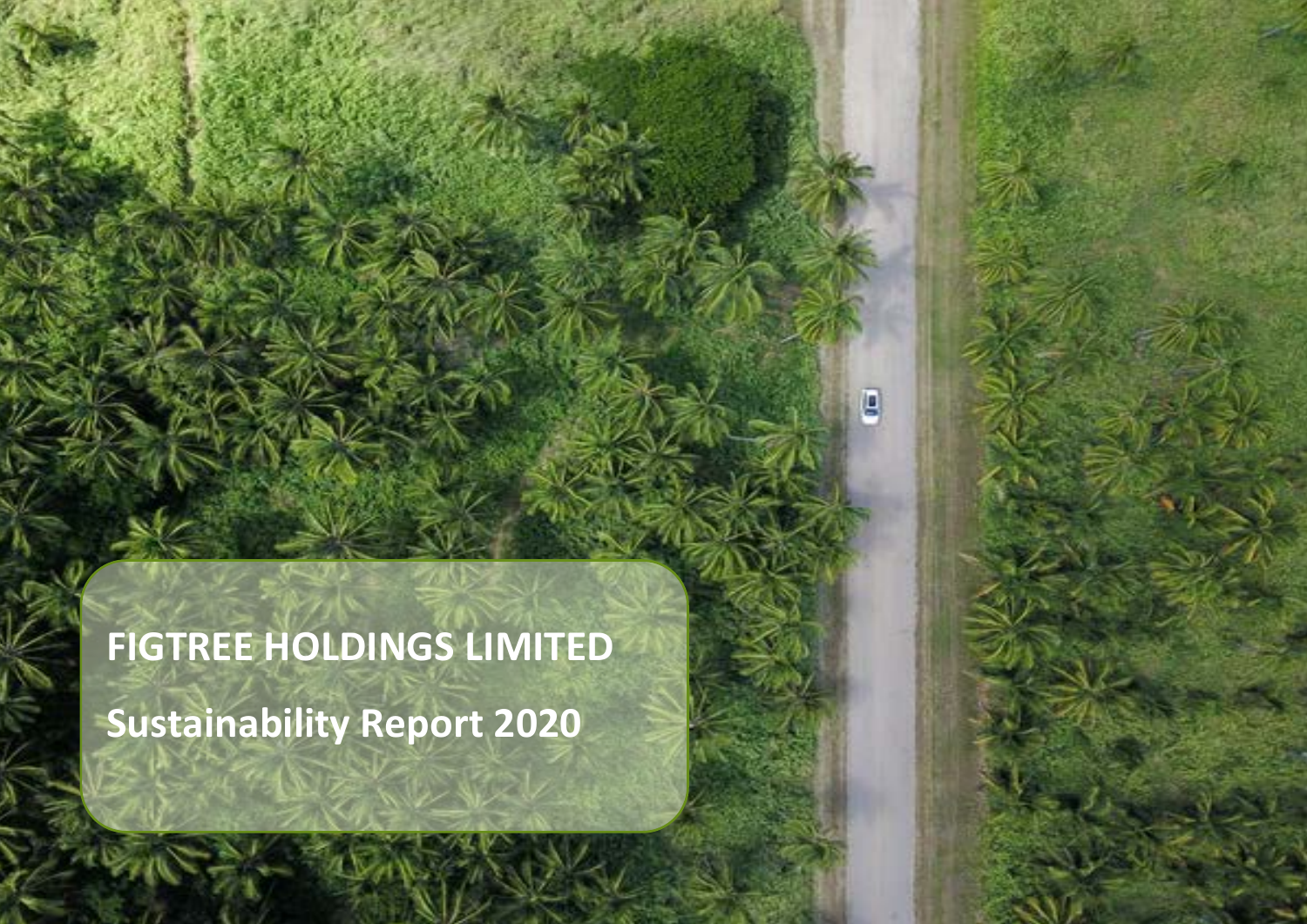# **Contents**

- **Message from the Board**
- **About this Report**
- **Organisational Profile**
- **Governance and Sustainability Approach**
- **Stakeholder Engagement**
- **Material Topics**
- **Economic Performance**
- **Anti-Corruption and Anti-Bribery**
- **Environmental Compliance**
- **Employment**
- **Training and Education**
- **GRI Content Index**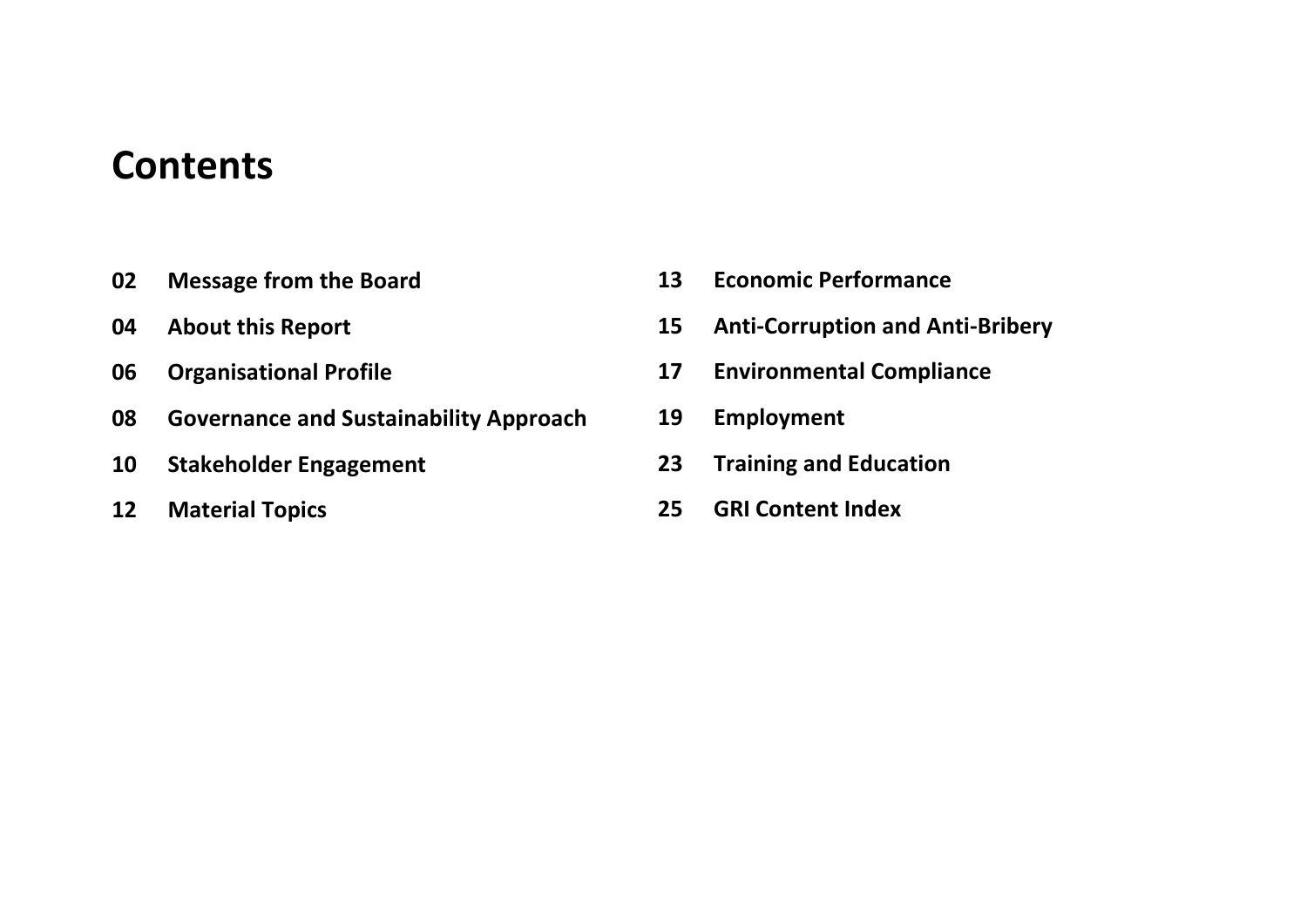### **MESSAGE FROM THE BOARD**

Dear Stakeholders,

We are proud to present our fourth Sustainability Report ("SR") of Figtree Holdings Limited's ("Figtree" or the "Company", together with its subsidiaries and associates, the "Group"), covering the Financial Year ended 31 December 2020 ("FY2020").

This report aims to communicate our commitment and on-going efforts of our sustainability approach. We recognise the importance of maintaining a sustainable business with our stakeholders and had demonstrated these commitments through our initiatives and achievements on Environmental, Social, and Governance ("ESG") topics for FY2020.

We strive to achieve long-term benefits and sustainability in all aspects of our business operations. We are committed to all of our stakeholders, from our customers, suppliers, employees, investors, regulators, and the local community, to deliver value-added services in a long-sustaining manner.

FY2020 was a challenging year due to the Covid-19 pandemic outbreak which had heavily impacted economies worldwide. The nationwide shutdown in China during 1Q2020, the temporary closure of non-essential businessesin Australia and the 'Circuit Breaker' and restrictions imposed on construction activities by the Singapore government had affected our property development segment with the completion of on-going projects to be delayed until 2021 and 2022.

Nevertheless, our Board of Directors ("Board") is positive that we will see economic recovery in 2021 and 2022 as most of these projects are on schedule for completion. With signs of economic rebound in China, our Group will continue to focus our efforts on the development and management of industrial properties in China. Our stakeholders that had supported us continuously helped us push through the adversity that Covid-19 had brought about, to build up resilience and continue to maintain our competitive edge to deliver sustainable growth and value.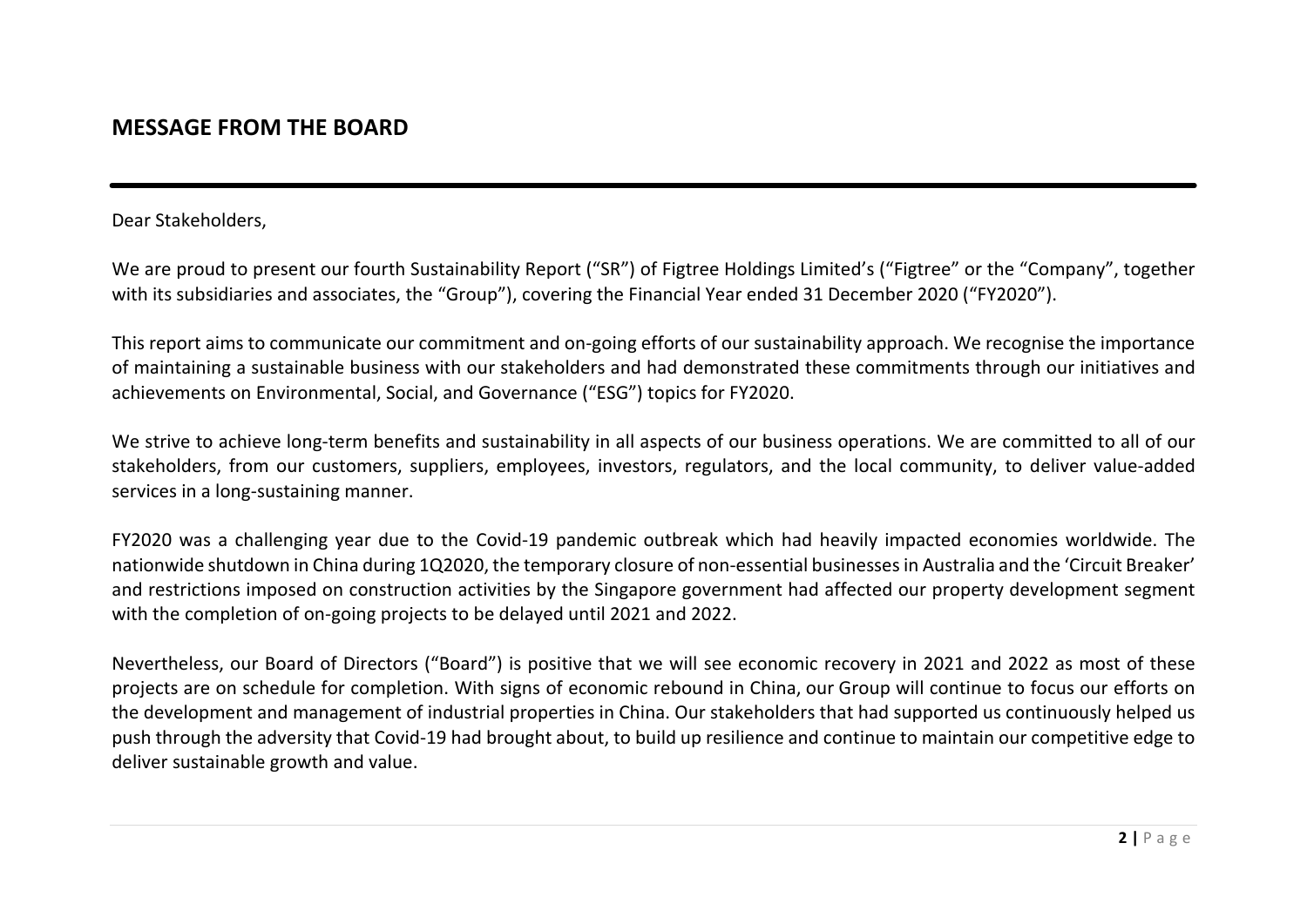### **MESSAGE FROM THE BOARD (Cont'd)**

We would like to take the opportunity to thank all our stakeholders for their support and contribution to our sustainability efforts. As sustainability issues are constantly changing, we move forward to the following year where it is an on-going journey for us to continue to evaluate material ESG factors relevant to our business.

By the Board of Figtree Holdings Limited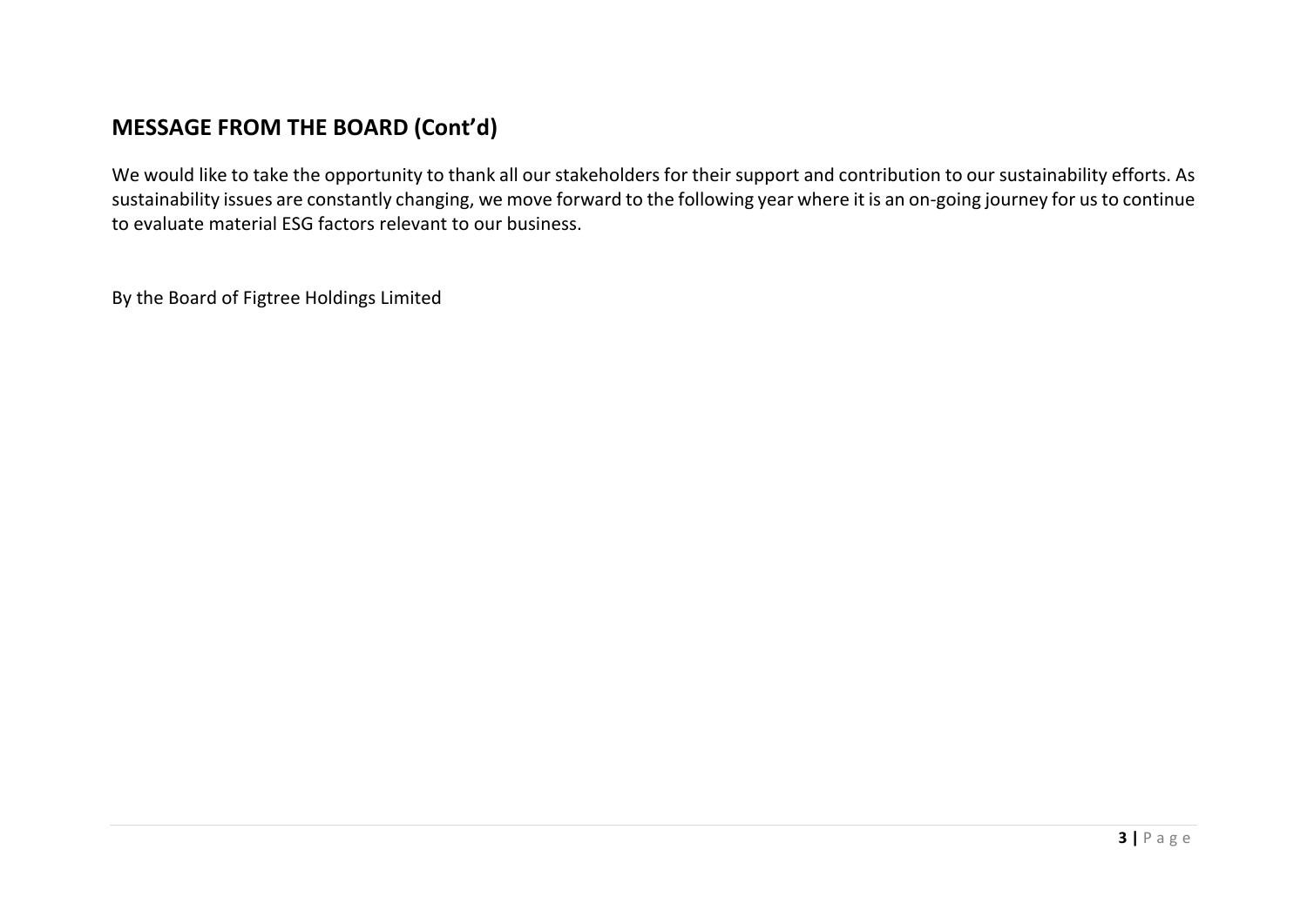### **ABOUT THIS REPORT**

Figtree aims to incorporate sustainability as one of our key pillars for future growth and through this report, demonstrate our commitment to that objective and all our stakeholders, by documenting our sustainability approach, efforts and performance in a transparent and fair manner on a yearly basis. This report covers the operations of the Group from 1 January 2020 to 31 December 2020.

This report is prepared in accordance with the requirements of Singapore Exchange Securities Trading Limited ("SGX-ST") Listing Rules 711A and 711B and the latest Global Reporting Initiative ("GRI") Standards: Core Option. We have adopted the GRI reporting framework for its vigorous principles, detailed guidance and representation of international best practices.

#### Reporting boundaries:



In maintaining a high level of excellence, we applied the GRI principles of accuracy, balance, clarity, comparability, reliability and timeliness. We invite readers to refer to the GRI Content Index at the end of this report for a comprehensive summary of our report. No external assurance was sought for this report.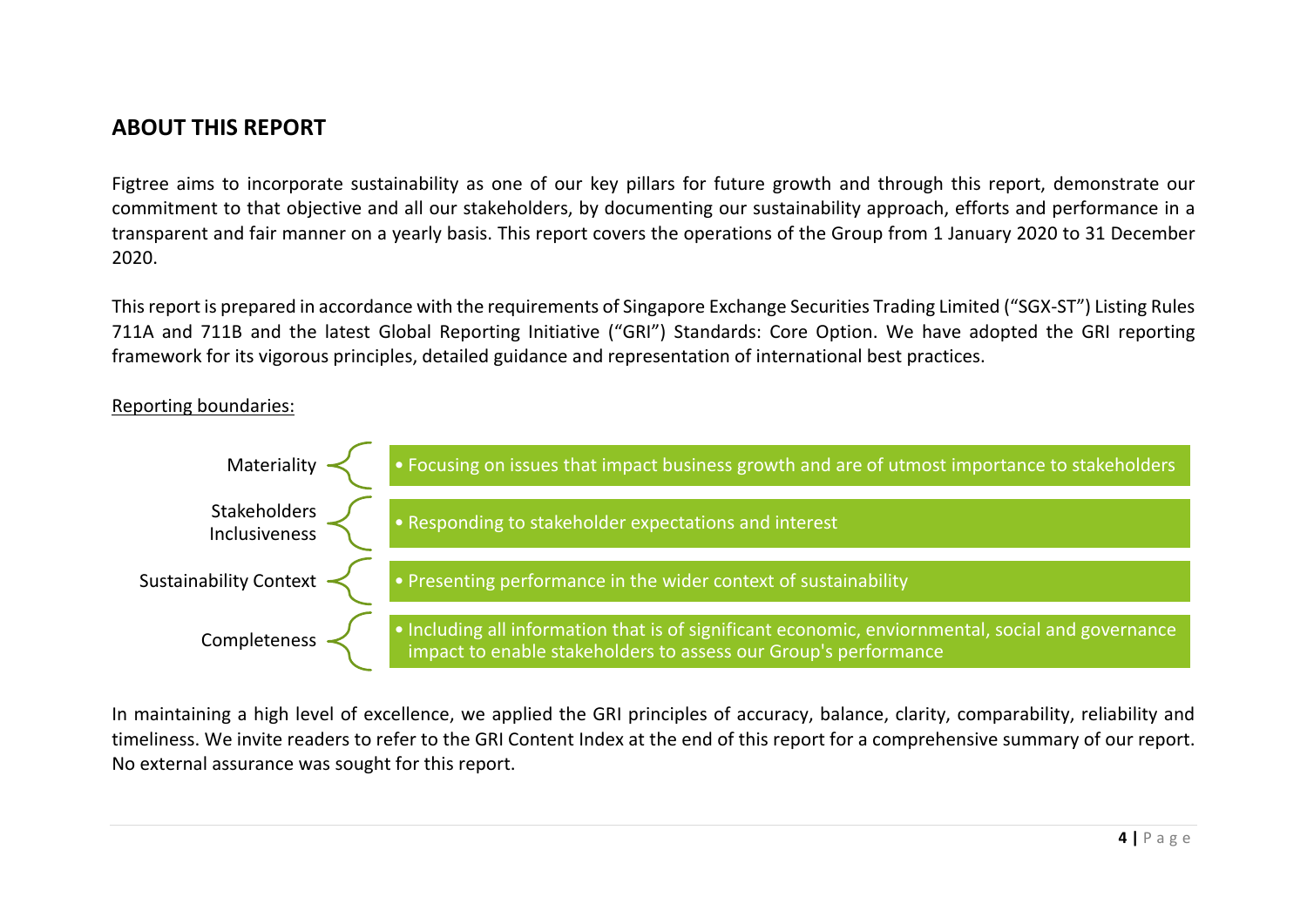### **ABOUT THIS REPORT (Cont'd)**

#### **Accessibility**

We would not be distributing physical copies of this sustainability report, as part of our environmental conservation effort towards a paperless office. This sustainability report will be publicly accessible through our Company's website: https://www.figtreeasia.com as well as on Singapore Exchange Network ("SGXNET").

#### **Report Contact and Feedback**

We promote active engagement with all stakeholders. Please address all feedback via email to [info@figtreeasia.com](mailto:info@figtreeasia.com) or by mail to our headquarters at 8 Jalan Kilang Barat #03-01 Central-Link, Singapore 159351.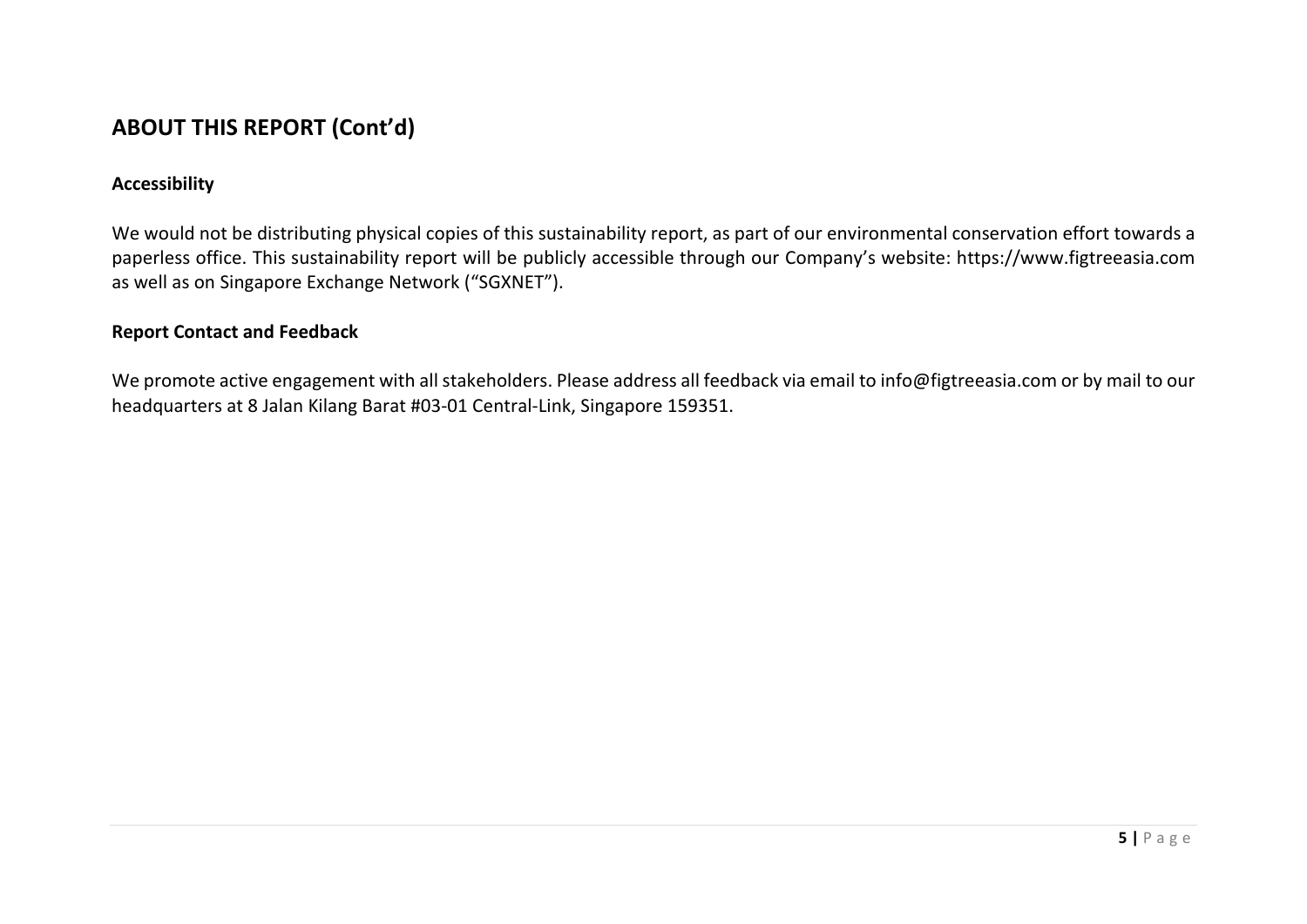### **ORGANISATIONAL PROFILE**

#### **Background**

Incorporated in 2009, Figtree is a provider of commercial and industrial real estate solutions. We cover the full spectrum of the project development process, including land search and authority liaison, feasibility studies, design and construction. Our design expertise includes architectural concept design, civil and structural design, mechanical and electrical design, cleanrooms, and process services engineering. Our dedicated team of professionals provides our clients with extensive and effective solutions.

Headquartered and listed in Singapore, we act as the main contractor in our projects, which cover new construction, addition and alteration works on existing buildings as well as refurbishment and upgrading of existing buildings. In China and Malaysia, we provide design as well as project and construction management services. Venturing abroad (besides Singapore), we have property developments and investments in our key markets in Australia and China.

#### Vision and Mission:

| <b>Vision</b>                                                                                   |
|-------------------------------------------------------------------------------------------------|
| • "To strive together to be the value add leader in the design and build construction industry" |
| <b>Mission</b>                                                                                  |

• "To design and deliver projects of high value add quality within the budget and time frame to the satisfaction of our clients"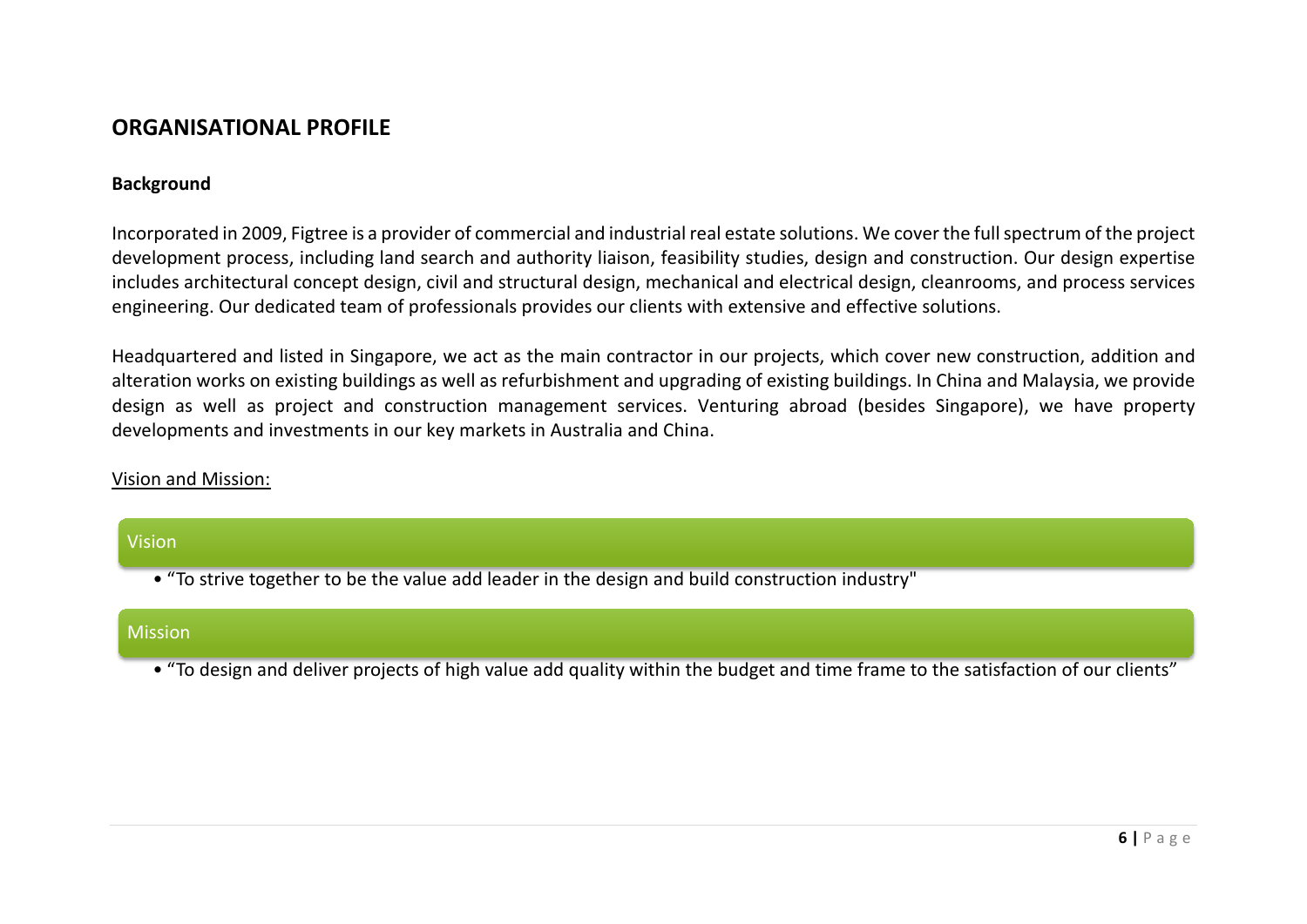### **ORGANISATIONAL PROFILE (Cont'd)**

#### **Supply Chain Management**

We have adopted ISO standards and have policies which provide guidance along the procurement process such as vendor sourcing and selection, purchase order preparation, review and approval process, and vendor assessment. We also maintain a policy of only subcontracting to those parties best satisfying a range of criteria appropriate to the particular project. These policies ensure uniformity in our procurement practices and ensure that our selection process is in line with industry best practices.

In general, we do not enter into any long-term agreements or arrangements with any of our sub-contractors as this awards us with the flexibility to actively evaluate and select sub-contractors, encouraging them to remain competitive and produce higher quality work. Sub-contractors are assessed based on pricing and quality as the major factor, among other considerations such as track-record, financial capability and size. Nonetheless, to ensure sustainable provision of services from our sub-contractors, we actively engage our major sub-contractors to identify and evaluate areas for improvement during the course of and at the end of the project.

During Covid-19, we have identified our key suppliers who provide essential supplies such as rebars and concrete. We have come up with different measures in place for supplier management depending on the Disease Outbreak Response System Condition (DORSCON) level. We have also identified single source suppliers and planned for alternative suppliers and deliveries. We closely monitored and managed our inventory level and had increased our inventory for materials. Suppliers who have to visit our workplace will go through the visitor screening process of filling up the declaration form, temperature screening and recorded for contact tracing.

In addition, we work closely with our customers, sub-contractors and suppliers to observe and put in place the safe management measures as announced by local government authorities to help the industry restart safely and minimise the risk and work disruptions from Covid-19. The measures include complying with the application process for restart since the lifting of the Circuit Breaker in June 2020, adopting the self-check tool and approval process to assess our readiness to restart the projects based on our ability to meet the necessary criteria, and implementation of staggered rest days for certain categories of workers in the construction sector.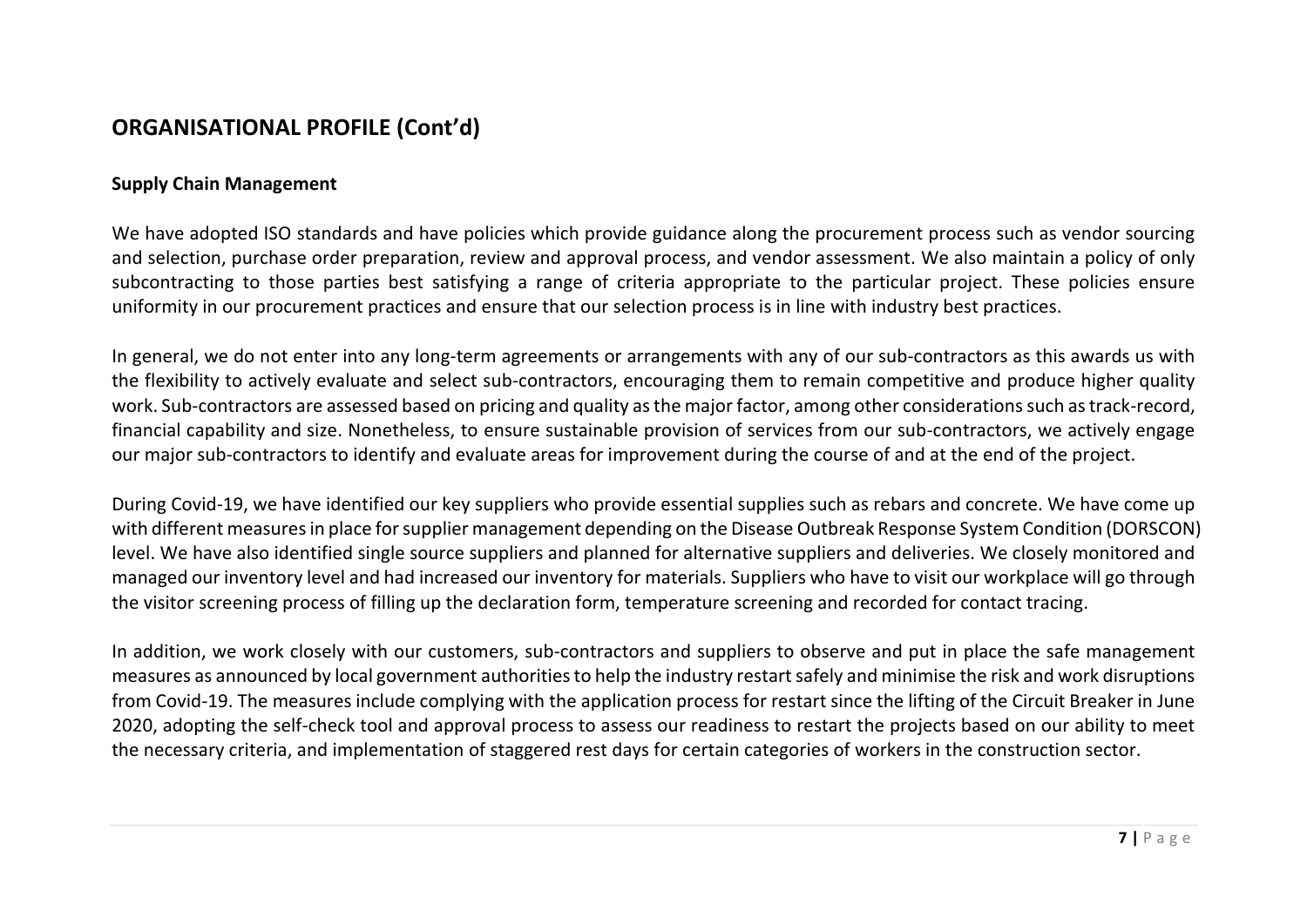### **ORGANISATIONAL PROFILE (Cont'd)**

#### **External Initiatives**

The Group remains committed in giving back to the community and also encourages active participation by our employees to make a difference to the community. In addition, the Group has donated to the Care Community Ltd, which provides a wide range of services ranging from counselling services, to family and elderly welfare, and medical assistance to the less fortunate in need.

#### **Membership of Associations and Certificates**

| <b>Membership of Associations</b> |                                        | <b>Certificates</b>                  |                                            |
|-----------------------------------|----------------------------------------|--------------------------------------|--------------------------------------------|
|                                   | <b>Association of Listed Companies</b> | <b>BCA Green Mark Award 2015</b>     | ISO 9001: Quality Management System        |
|                                   | <b>Singapore Business Federation</b>   | <b>BizSAFE Star Certificate 2020</b> | ISO 14001: Environmental Management System |
|                                   | Singapore Chinese Chamber of           | • Green & Gracious Builder 2018      | ISO 45001: Occupational Health and Safety  |
|                                   | Commerce & Industry                    |                                      | <b>Management System</b>                   |

#### **GOVERNANCE & SUSTAINABILITY APPROACH**

Our Group is committed to conduct business activities in a socially and environmentally sustainable matter. We have established policies for matters such as conflict of interest and whistle-blowing in order to maintain a high standard of corporate governance. Having effective corporate practices is part of our dedication to ensure transparency, accountability and to safeguard against fraud and corruption, with the aim of protecting shareholders' interests as well as maximising long-term success of the Group.

We recognise that a high standard of corporate governance and business conduct is the key to ensure sustainability of our business performance, as well as reducing or avoiding negative impact on the environment and creating long-term value to the society. We have adopted a risk management framework to identify, manage and monitor key risks arising from the operations of the Group's operating segments on the economic, environment, social and governance aspects.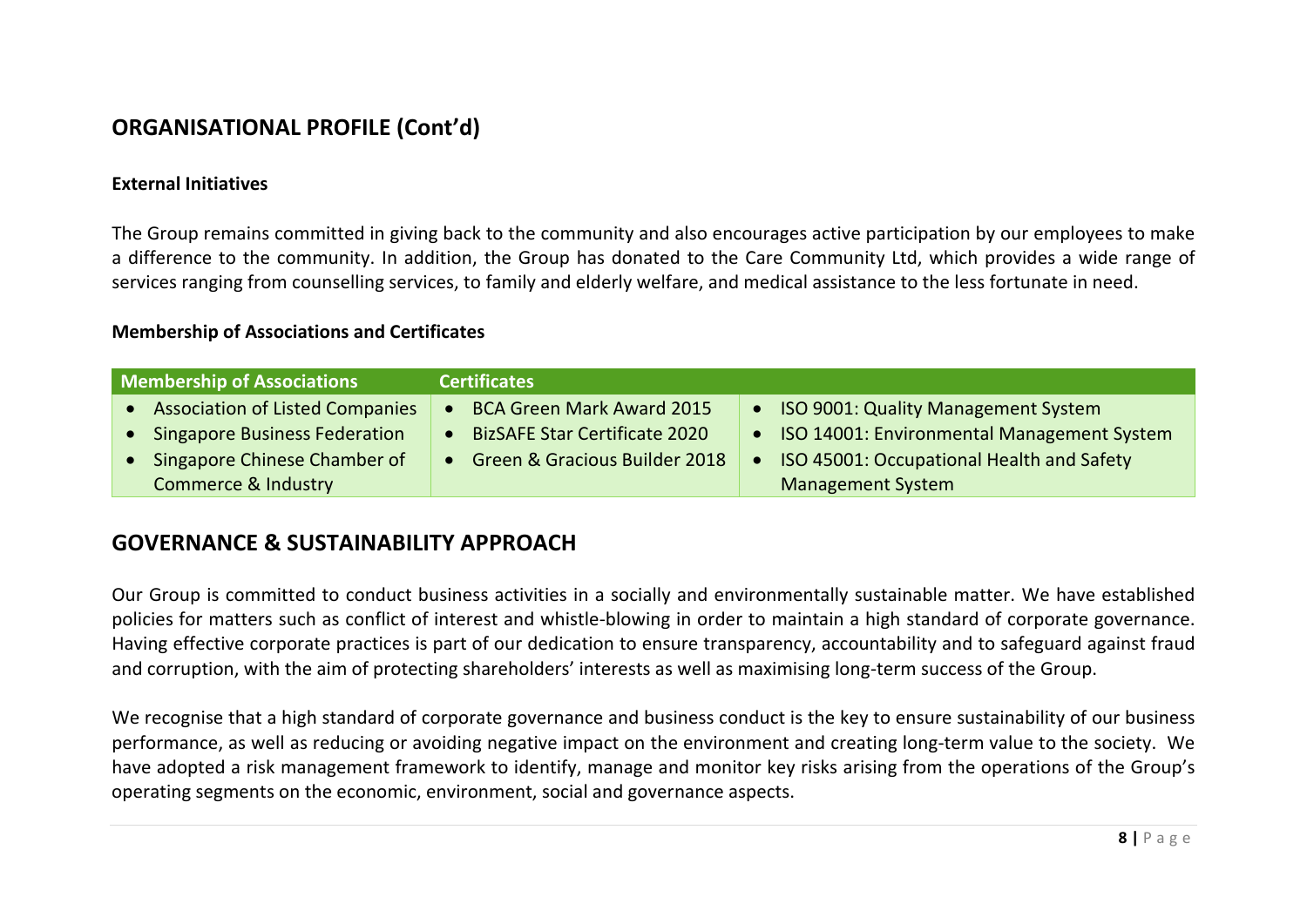### **GOVERNANCE & SUSTAINABILITY APPROACH (Cont'd)**

#### **Conflict of interest policy**

The conflict of interest policy is embedded within our Company's Employee Handbook. All employees of our Group are required to declare and disclose any situation where their private businesses or personal interests conflict with those of our Group on an annual basis or as and when such conflict arises.

#### **Whistle-blowing policy**

Our Company has implemented a whistle-blowing policy which is made known to all our stakeholders where they may, in confidence, raise concerns about possible irregularities on matters of financial reporting or other matters relating to fraud, corruption or dishonest practices, through the Company's website https://www.figtreeasia.com or https://whistleblowing.figtreeasia.com.

#### **Sustainability Approach**

With our vision and mission in mind, we are integrating sustainability into our businesses in a

systematic manner. Our Group incorporates sustainability considerations during our decision-making process whenever possible. Our Board is also committed to maintaining good corporate governance to enhance and safeguard the interests of our stakeholders.

Our Board oversees our sustainability direction and strategies such that it is in line with our business objectives. Our Board is supported by our management team, where the management team determines focus areas where our Group has the most ESG impact and also monitors our Group's sustainability performances to report to our Board on a regular basis.

Our Group also values the feedback provided by our stakeholders. Thus, we have taken efforts to seek the opinion of our stakeholders and we aim to understand their needs and expectations to build long-lasting and beneficial relationships.

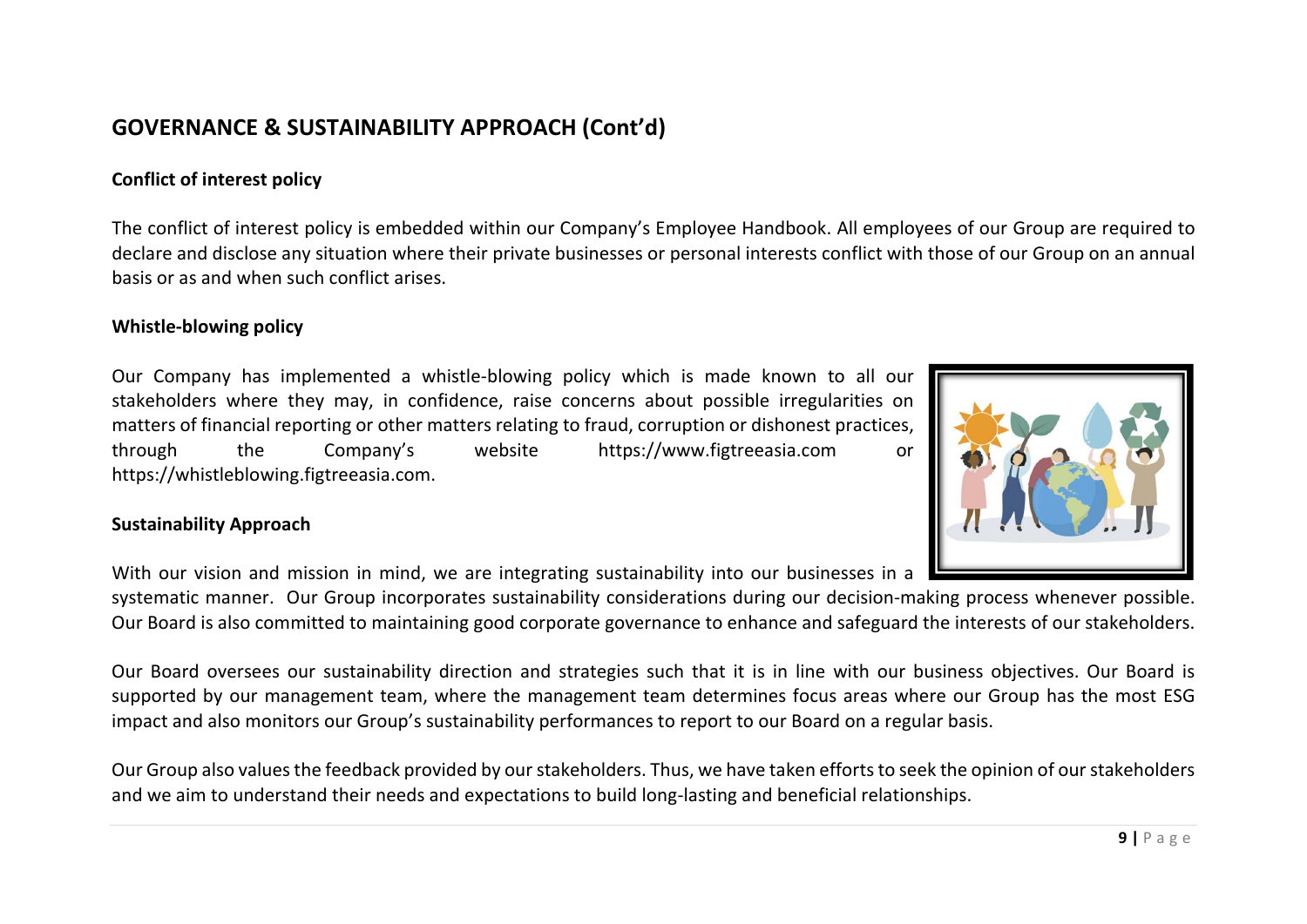### **STAKEHOLDER ENGAGEMENT**

We believe that we should always respond to changing stakeholders' interests and we are committed to actively engaging our key stakeholders through various channels to understand their concerns in order to align the business interest and ultimately to generate sustainable value in the long-run. The expectations of our stakeholders would be emphasised during our strategy settings and are included in our goal setting. We also aim to increase engagement with sub-contractors with regards to Health, Safety and Environmental ("HSE") aspects, to increase awareness on the importance of working towards greater HSE goals for a sustainable future. This year, due to the Covid-19 pandemic, most of our face-to-face engagements were online. We encourage stakeholders to provide constructive criticism at [https://www.figtreeasia.com/contact.](https://www.figtreeasia.com/contact)

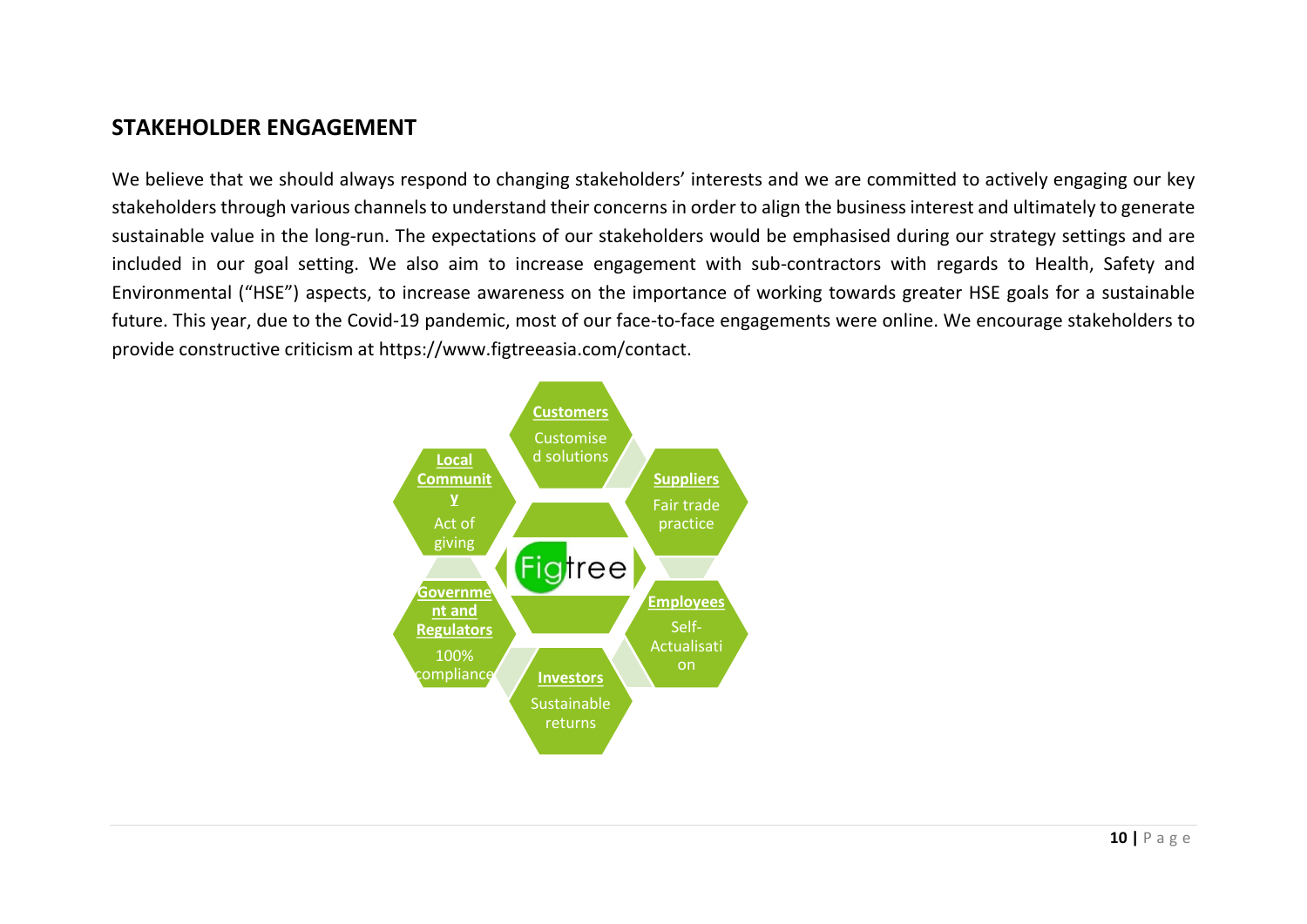# **STAKEHOLDER ENGAGEMENT (Cont'd)**

| <b>Our Key</b><br><b>Stakeholders</b>         | <b>Engagement Activities</b>                                                                                                                                  | <b>Stakeholders Expectations</b>                                                                                                                                                                                    | <b>Key Topics</b>                                                                                                                                    |
|-----------------------------------------------|---------------------------------------------------------------------------------------------------------------------------------------------------------------|---------------------------------------------------------------------------------------------------------------------------------------------------------------------------------------------------------------------|------------------------------------------------------------------------------------------------------------------------------------------------------|
| <b>Customers</b>                              | $\bullet^{\bullet}_{\bullet} \bullet$<br><b>Enquiry and feedback channels</b>                                                                                 | $\bullet^{\bullet}_{\bullet} \bullet$<br>Good quality of products<br>$\frac{1}{2}$<br>After sales services                                                                                                          | $\frac{1}{2}$<br>Project quotations<br>Project quality assurance<br>$\frac{1}{2}$<br>Post sales enquiries<br>❖                                       |
| Sub-<br>contractors/<br><b>Suppliers</b>      | $\cdot$<br>Quotations<br>Periodic discussion<br>❖<br>❖<br>Supplier evaluation                                                                                 | Compliance with terms and conditions<br>$\cdot$<br>of purchasing policies and procedures<br>Maintain ethical standards<br>$\cdot$                                                                                   | Project details enquiries<br>❖<br><b>Bidding criteria</b><br>❖<br><b>HSE standards</b><br>$\cdot$                                                    |
| <b>Employees</b>                              | $\bullet^{\bullet}_{\Phi}$<br>Induction and orientation program<br>$\frac{1}{2}$<br>Staff appraisal<br>Internal memo<br>$\frac{1}{2}$<br>❖<br><b>Training</b> | $\bullet^{\bullet}_{\bullet} \bullet$<br><b>Staff rights and welfare</b><br>❖<br>Personal development<br>Good working environment<br>❖                                                                              | $\frac{1}{2}$<br><b>Staff benefits</b><br>Personal growth and development<br>❖<br><b>Working environment</b><br>❖                                    |
| <b>Investors</b>                              | Annual General Meetings (AGM)<br>❖<br>Circulars to shareholders for<br>❖<br>corporate action<br>❖<br><b>SGX Announcements</b>                                 | $\bullet$<br>Profitability<br>❖<br>Transparency<br>❖<br><b>Timely reporting</b><br>❖<br>Fair purchasing practices                                                                                                   | Profits and growth<br>❖<br>Transparency<br>❖<br>Status of on-going projects and outlook<br>❖<br>of future projects<br>Equitable trade practices<br>❖ |
| <b>Government</b><br>and<br><b>Regulators</b> | Discussions with government<br>$\frac{1}{2}$<br>agencies and regulators                                                                                       | $\bullet^{\bullet}_{\bullet} \bullet$<br><b>Environmental-friendly business</b><br>approach<br>Compliance with regulations<br>$\frac{1}{2}$<br>$\frac{1}{2}$<br>Timely reporting and resolution of<br><i>issues</i> | <b>Environmental-friendly business</b><br>$\cdot$<br>approach<br>Compliance with regulations<br>参<br>Timely reporting and resolution of issues<br>❖  |
| Local<br><b>Community</b>                     | ❖<br>Enquiry and feedback channels                                                                                                                            | Environmental-friendly business<br>$\cdot$<br>approach<br>❖<br>Community Involvement programme                                                                                                                      | Environmental concern<br>$\cdot$<br>❖<br>Noise concerns<br>❖<br>Construction duration                                                                |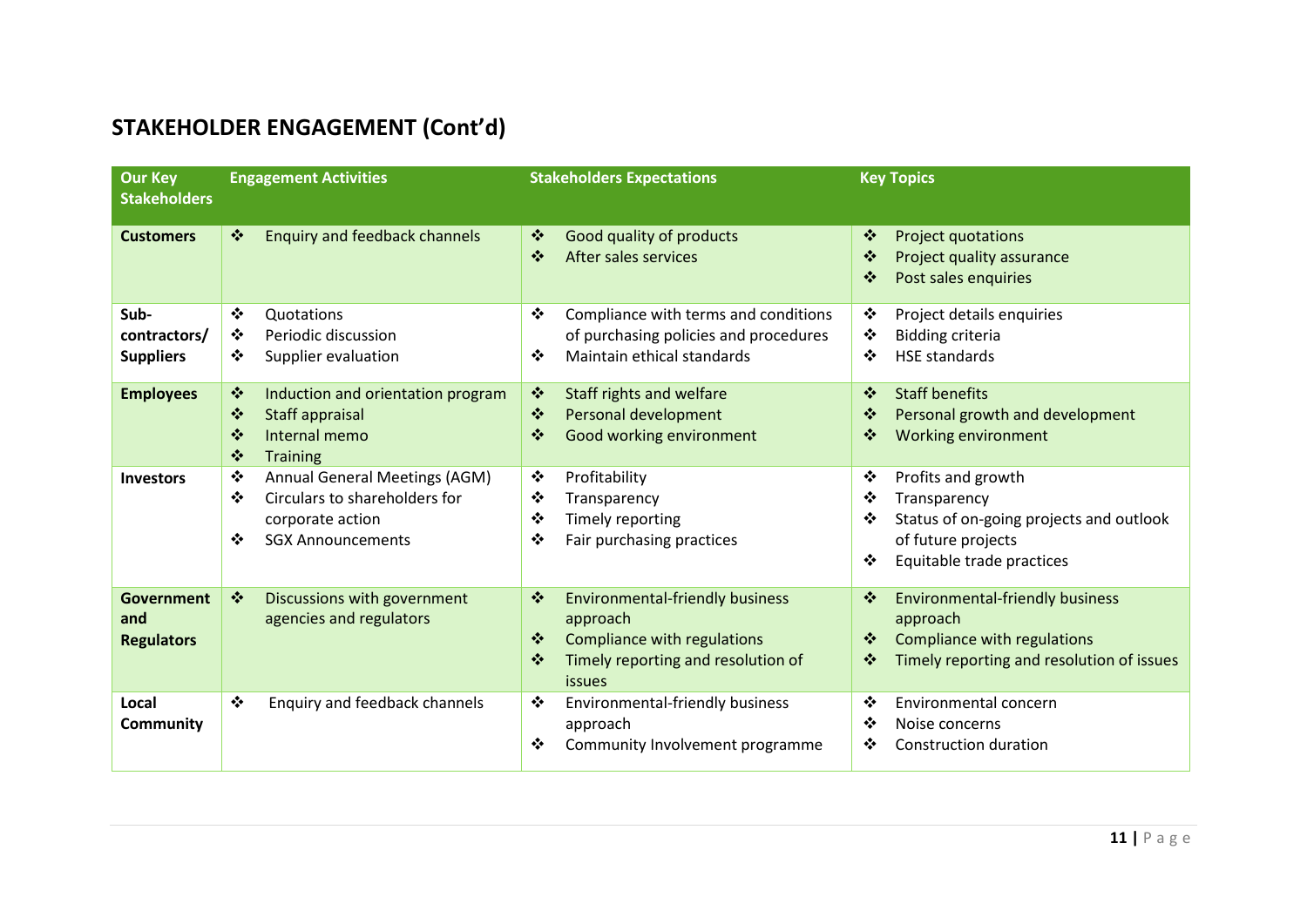### **MATERIAL TOPICS**

Our Group has structured our materiality assessment into 3 steps as follows:

- 1. Identify material topics in relation to impacts of ESG factors and the degree of influence they have on our stakeholders.
- 2. Listen to stakeholders' feedback and concerns for more details and depths regarding sustainable growth and business continuity to review and assess the ESG factors which were of significant interest to our stakeholders.
- 3. Evaluate the material topics that have been prioritised and seek approval from senior management and the concurrence of the Board of Directors.

We have decided to continue with the 5 material topics identified in FY2019 as illustrated in the below table, which summarises the material topics reported and their corresponding GRI disclosure framework reference number:

| Material topics (GRI)                               | <b>Description</b>                                                                                          | <b>Page Reference</b> |
|-----------------------------------------------------|-------------------------------------------------------------------------------------------------------------|-----------------------|
| <b>Economic Performance</b><br>(GRI 201)            | Business performance and efforts/ commitment in achieving greater results                                   | 13                    |
| Anti-corruption and<br>Anti-bribery (GRI 205)       | Policies and measures in place for anti-corruption and anti-bribery                                         | 15                    |
| <b>Environmental</b><br><b>Compliance (GRI 307)</b> | Measures in place to comply with environmental regulations                                                  | 17                    |
| <b>Employment (GRI 401)</b>                         | Hiring policies and staff benefits                                                                          | 19                    |
| <b>Training and Education</b><br>(GRI 404)          | Internal and/or external trainings provided to employees in developing work skill<br>and career advancement | 22                    |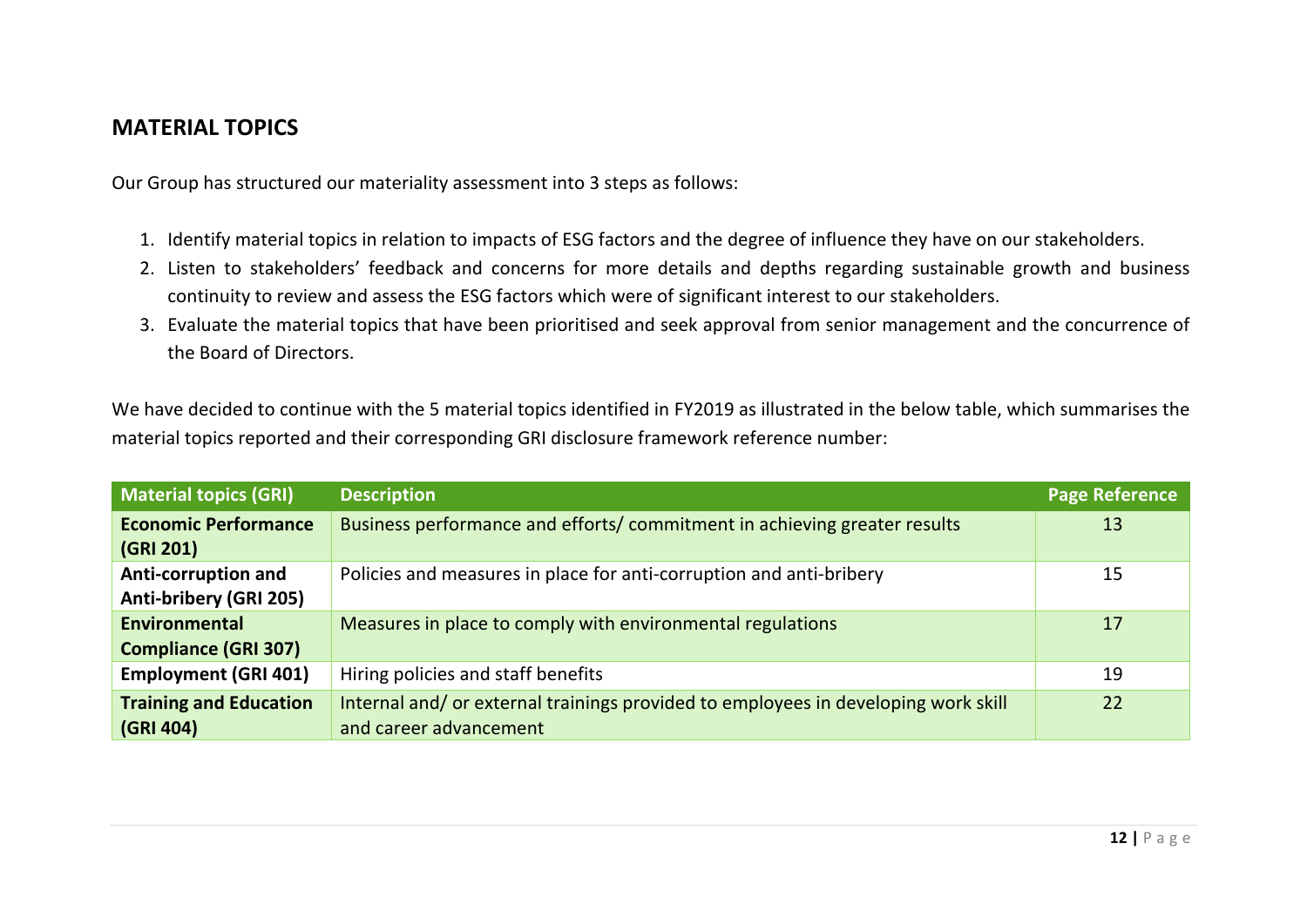### **ECONOMIC PERFORMANCE**

Understanding the economic performance of the Group is vital to deliver profitability and long-term sustainable growth. By maintaining sustainable economic growth, we continue to create direct and indirect economic values for our stakeholders. Our economic success ensures long-term stability and growth of our Group and enables the execution of our sustainability practices.

#### **Performance Review in FY2020**

In FY2020, revenue decreased by 18.3% from \$10.8million in FY2019 to \$8.8million in FY2020. However, there is an increase in gross profit due to the absence of additional costs incurred upon finalisation of accounts from projects completed in prior years. The Group recorded lower general and administrative expenses and finance costs amongst other expenses in FY2020. However the Group continues to record a net loss at S\$1.21million in FY2020 due to low revenue and gross profit generated. Please refer to the table below for the key financial data.

| <b>Economic Performance</b> | <b>FY2019</b>    | <b>FY2020</b>     | <b>Changes</b> |
|-----------------------------|------------------|-------------------|----------------|
| Revenue                     | S\$10.8 million  | S\$8.8 million    | (18.3%)        |
| <b>Gross profit</b>         | S\$0.40 million  | S\$0.66 million   | 63.9%          |
| Net (loss)                  | (S\$0.1 million) | (S\$1.21 million) | Not Meaningful |

Our property investment and development in China, collectively, Phases 1 and 2 of Changshu Fervent High Tech Industrial Park, are at approximately 85% occupancy and continue to generate stable and recurring income for the Group through its 32% interest in the project. Several leases at Phase 1 of Changshu Fervent High Tech Industrial Park were re-contracted at higher yields upon their expiry in 2020. For Vibrant Pucheng Logistics (Chongqing) Co., Ltd ("VP"), due to management changes and temporary halt of finance from the financing bank, the shareholders of VP are in the progress of seeking alternative financing options, which may include other bank and financial institutions for the entire development.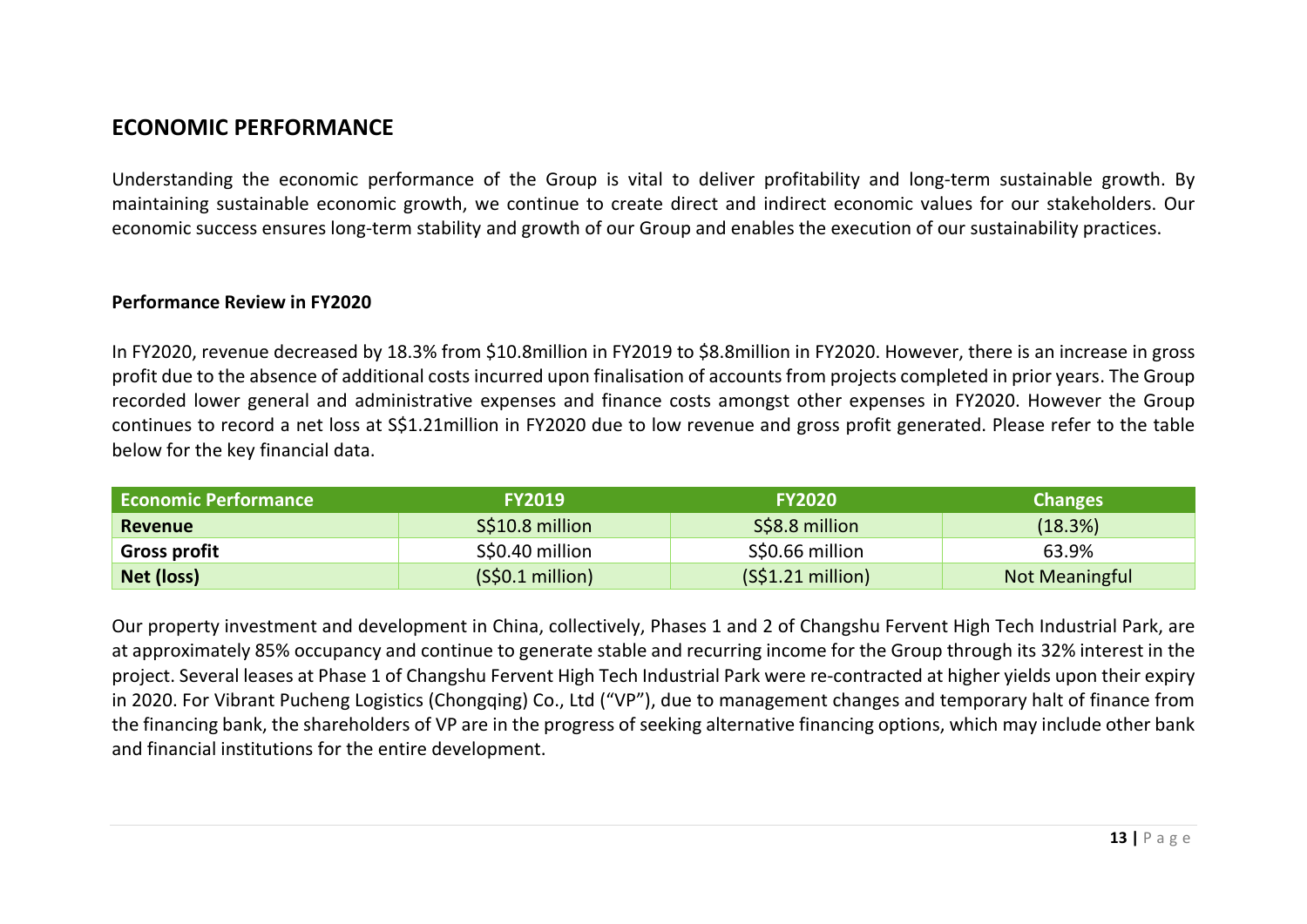### **ECONOMIC PERFORMANCE (Cont'd)**

In Australia, our construction work has been scaled back significantly due to Australia's ongoing measures to control the pandemic. We expect completion for the construction of the freehold property located at 1-3 Minna Street, Blackburn, Victoria 3130 to be delayed to 1Q2022. In addition, the Group made a strategic move to invest in a data centre business by acquiring a 27.5% interest in DC Alliance Pte Ltd ("DCA"). DCA is in the process of expanding the capacity of the data centre. Once ramped up, the data centre which is the only one of its kind south of the Perth CBD, is expected to broaden the Group's base of recurring income and capabilities in the coming future. It will also move the Group up the Design & Build value chain by acquiring fit-for-purpose design capabilities catered to co-location facilities.

For the design and build segment in Singapore, the speed of construction projects has been impeded by safe management requirements while labour and material costs have risen due to supply constraints. The construction of the OJJ Foods Pte Ltd, a food processing facility is on-going albeit at a slower rate with the project targeting to be completed in 4Q 2022.

#### **Subsequent Reporting for FY2021**

Barring unforeseen circumstances, we are positive that we will see an economic recovery in 2021 and 2022 where our projects are expected to be completed. With signs of economic rebound in China, our Group will continue to focus our efforts on the development and management of industrial properties in China. For FY2021, as we are still recovering from the pandemic, we will continue to be prudent in managing our resources and cashflow to ensure that our operations remain sustainable in this uncertain business environment. We would also continuously seek out development and venture opportunities globally to ensure continuous growth of the Group's operations. Our Group continues to strive in balancing stakeholders' expectations with due diligence in our project selection approach. All projects will be evaluated by our Board based on our Group's own stringent criterion while also considering the long-term viability of the projects. Our Group aims to seek new growth areas and business opportunities for investments or acquisitions to enhance market position and overall performance.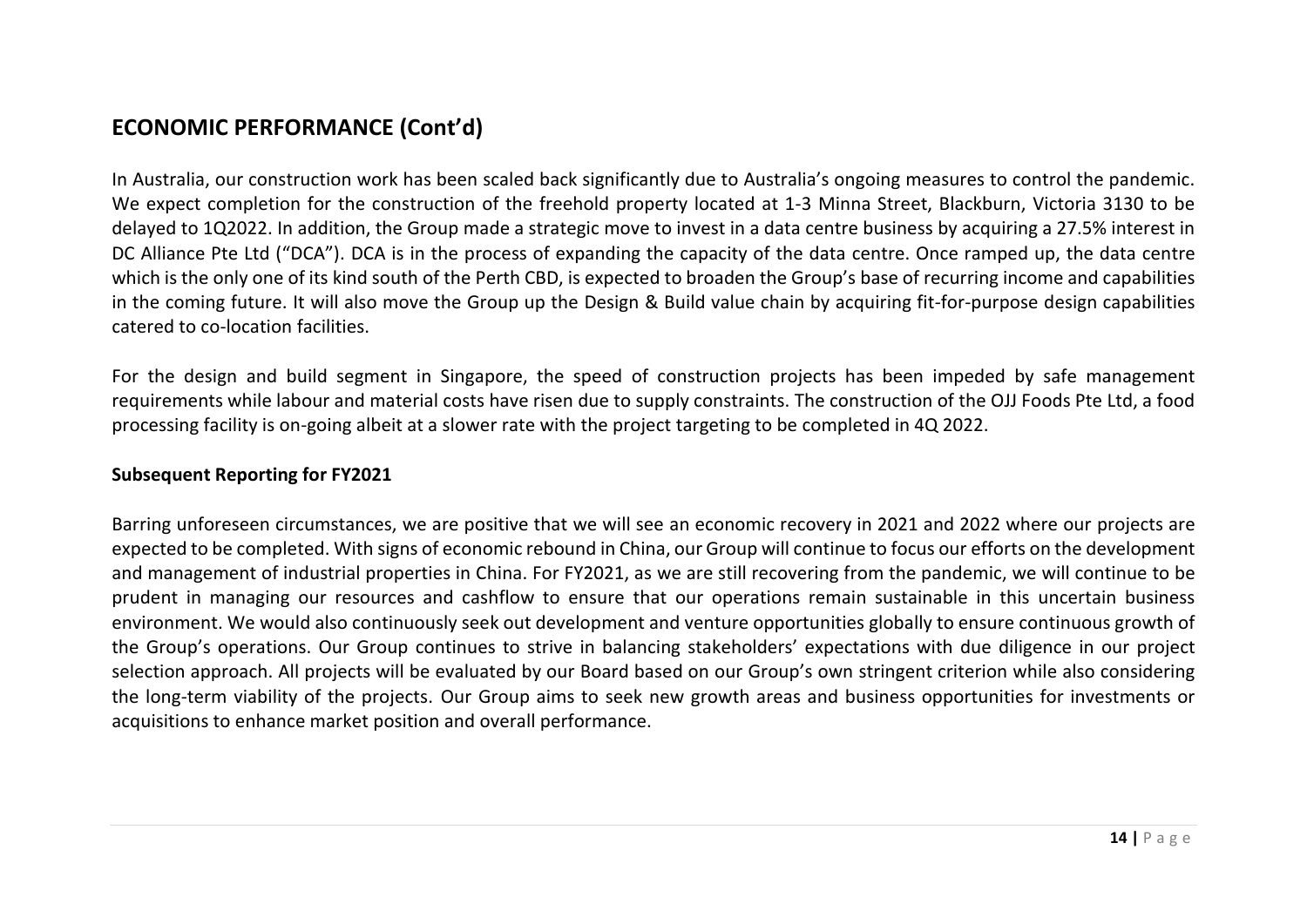### **ANTI-CORRUPTION AND ANTI-BRIBERY**

To protect our stakeholders' interest and prevent reputational damage to our Group, we have zero tolerance to corruption and bribery practices. In Figtree, we are committed to fostering an environment where honesty, integrity and ethical behavior are maintained.

Our employees observe a strict code of conduct relating to conflict of interest and fraud. In continuing our tradition of Accountability, Integrity, Transparency and Security to our stakeholders when conducting business as part of maintaining the 'Gold Standard' of corporate governance, the Board has established policies and procedures, which are reviewed regularly against industry leading practices to safeguard the interests of our stakeholders. Please refer to the "Corporate Governance Report" section in the annual report for more information.



Our Code of Conduct is stipulated in the Employee's Handbook where it guides our employees on their day-to-day activities and the principles they should uphold. Employees' conducts would be monitored by supervisors or the head of department and will be subjected to disciplinary actions in the event of a breach of code of conduct.

We have a Conflict of Interest policy in place where we require all employees to declare to the Group on their interests with any of our suppliers, customers, or other interested parties, on an annual basis or as and when required. Employees who are involved in key business functions such as procurement, are provided with regular anti-corruption trainings.

We also have our Whistleblowing Policy in place which is made available to our stakeholders. Our stakeholders may voice their concerns or complaints regarding any perceived irregularities, improprieties, non-compliances or wrongdoings by management or staff during the course of their work.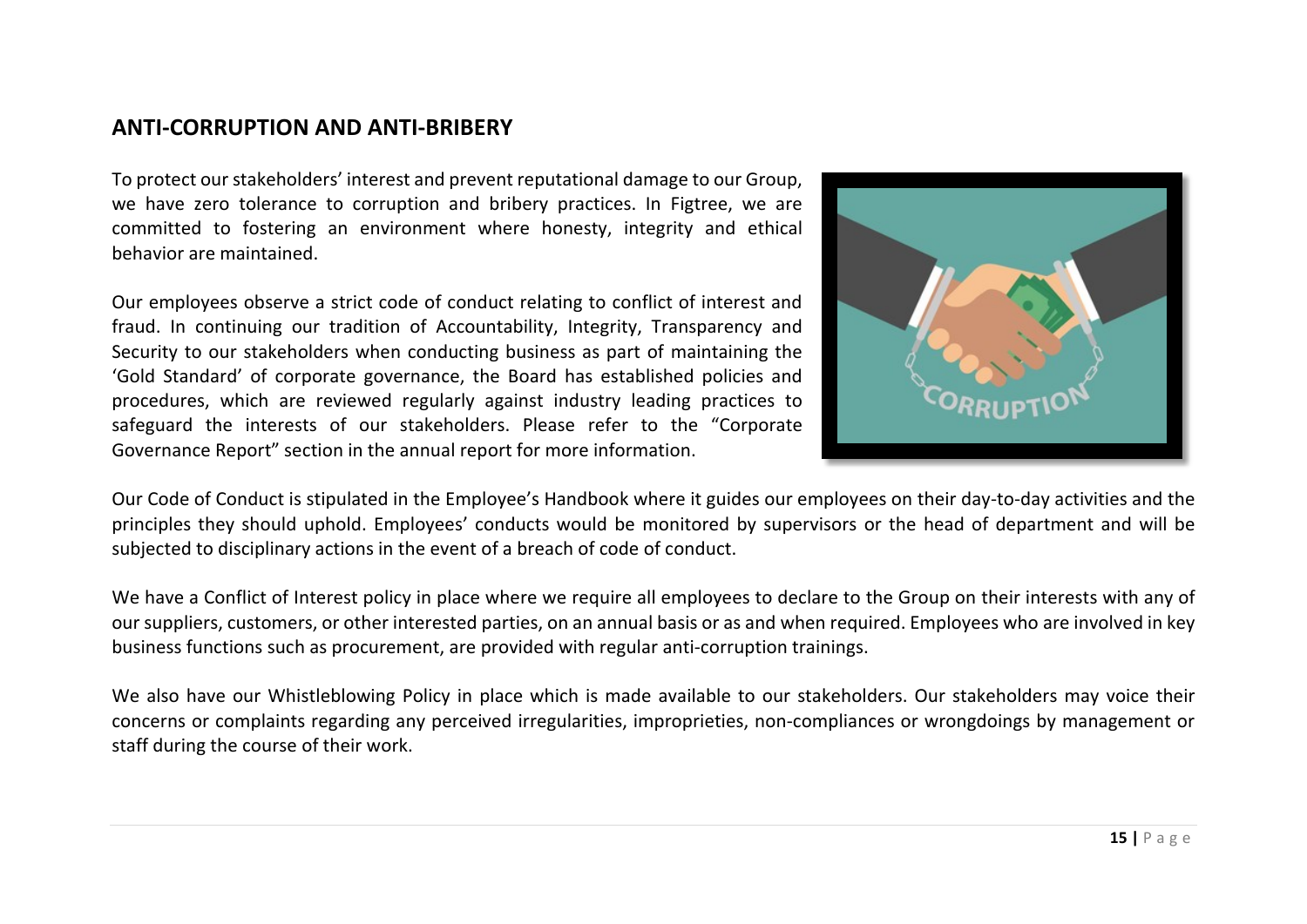### **ANTI-CORRUPTION AND ANTI-BRIBERY (Cont'd)**

We are also proud of our risk management framework that we established to identify, review, and manage key risks arising from the management and operations of the Group's operating segments. In addition to complying with the principles and guidelines set out in the Code of Corporate Governance 2018 and the SGX Listing Rules, we also evaluated our internal controls and procedures on a regular basis, performing both test of controls and substantive tests to check that our activities adhere to existing regulatory requirements as well as safeguarding our stakeholders' interests.

#### **Performance Review in FY2020 and Subsequent Reporting for FY2021**

We are pleased to announce that for FY2020, we have achieved our targets with no reported instances of inappropriate business activities across our business. For FY2021, we aim to maintain our track record of zero incidents.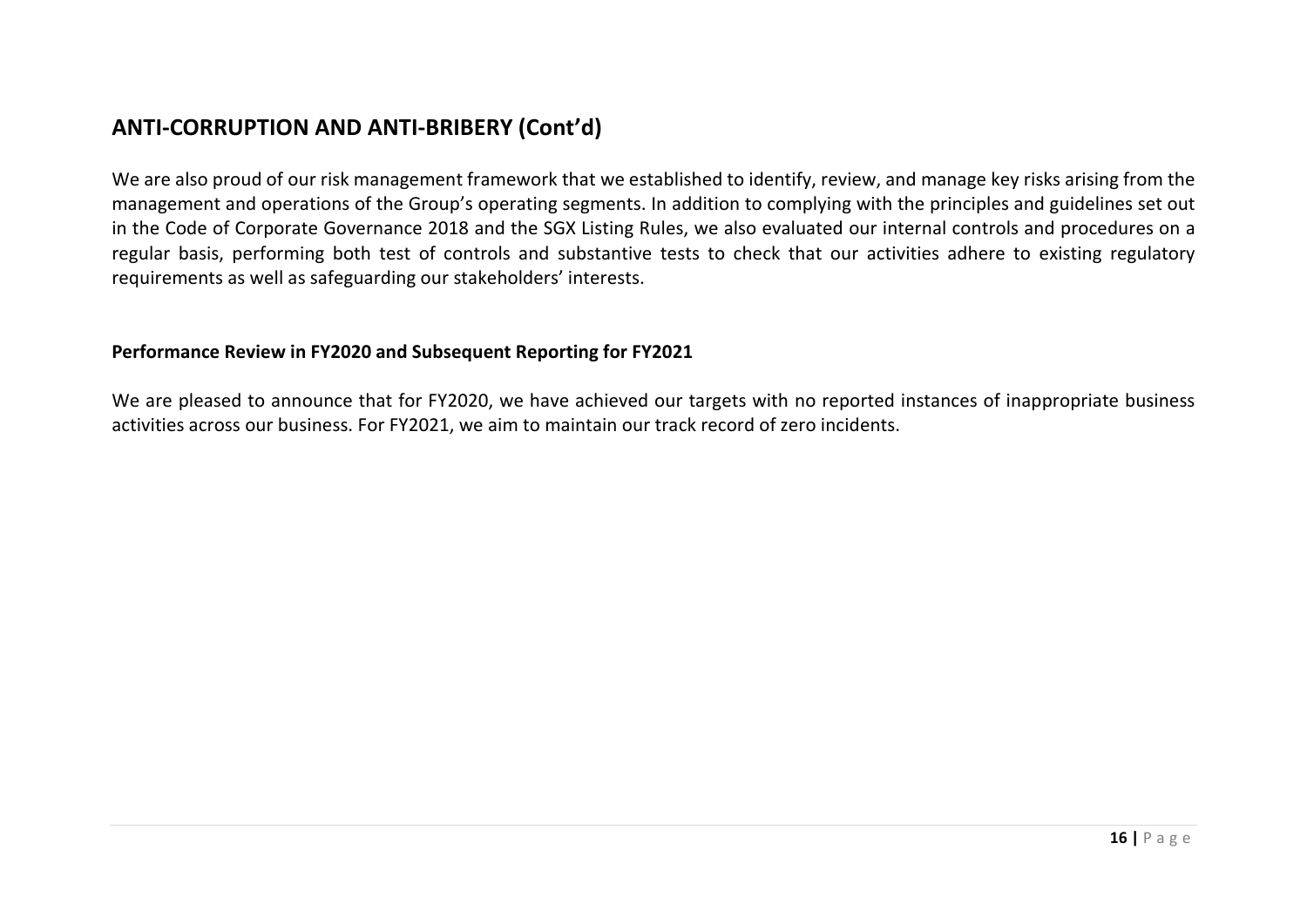### **ENVIRONMENTAL COMPLIANCE**

Our Group understands that it is everyone's responsibility to protect the wellbeing of the future generations by ensuring environmental sustainability. At Figtree, we believe in commitment and going beyond compliance when it comes to protecting the environment. In addition, reduced energy consumption directly results in cost savings for the corporation. As responsible stewards of the environment, we focus our innovative designs to comply with environmental laws regulations.

The environmental laws and regulations that we are required to comply with includes the following:

- Environmental Protection & Management Act
- Environmental Public Health Act
- Sewerage and Drainage Act
- Hazardous Waste (Control of Export, Import and Transit) Act
- Energy Conservation Act
- Smoking (Prohibition in Certain Places) Act



We constantly seek innovative ways to reduce our environmental footprint. We have adopted several on-going green initiatives to reduce our carbon emission with the development of eco-friendly sustainable buildings. The green initiatives include using energysaving lights and incorporating district cooling technologies in the air-conditioning systems which help to reduce energy consumption. We believe that through continuous advancement of green technology, there would be additional avenues for future sustained growth. We have also incorporated environmental-friendly designs for our customers such as the provision of energy efficient Variant Refrigerant Flow air-conditioning system for ventilation and, energy efficient LED lights and lighting system. These designs not only reduce emissions, but also reduce our customers' or their tenants' utility costs for years to come.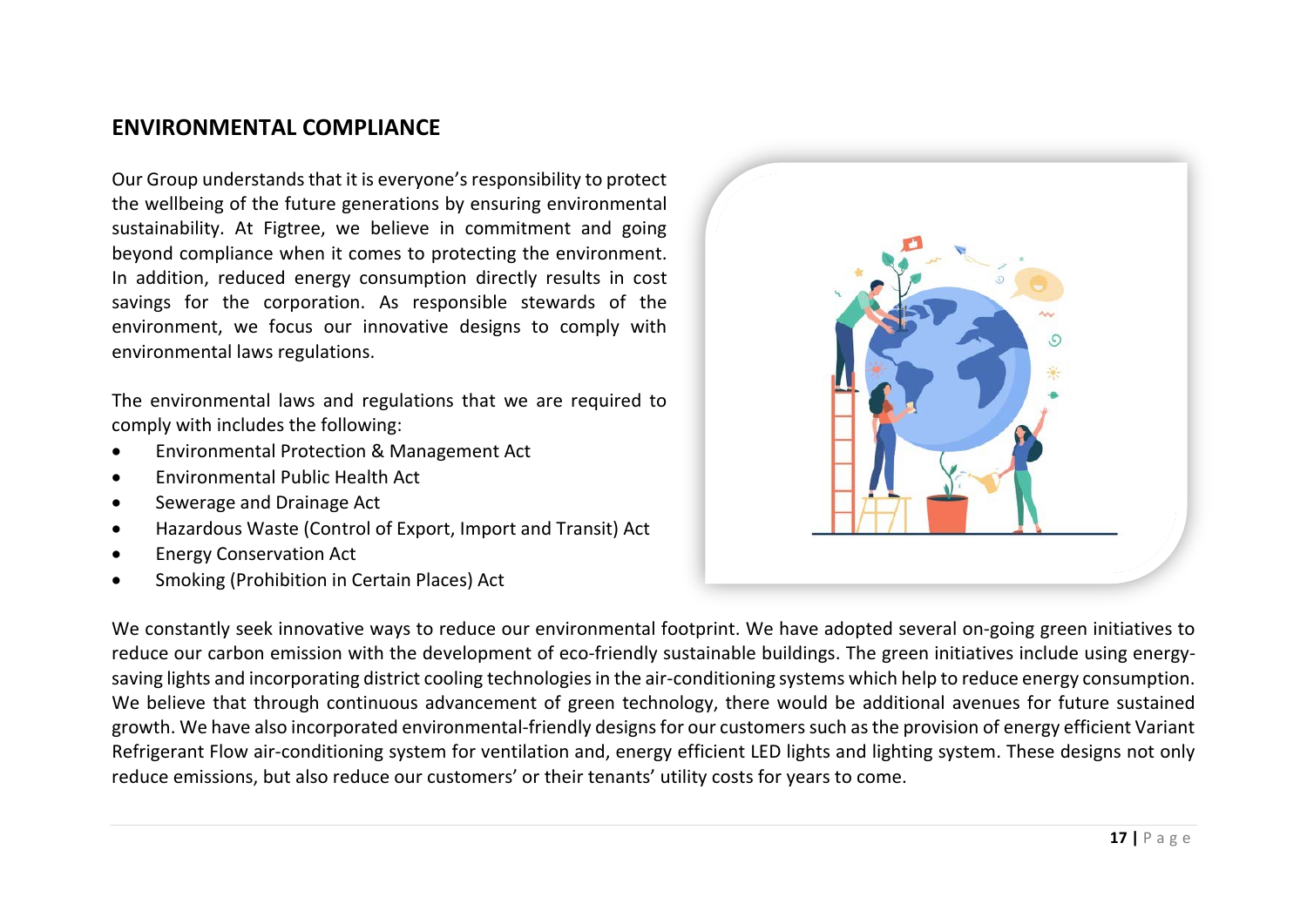### **ENVIRONMENTAL COMPLIANCE (Cont'd)**

Figtree Projects Pte Ltd ("Figtree Projects") is an ISO14001-certified entity, in line with international standards for an effective environmental management since 2014, and is certified as a Green and Gracious Builder Scheme ("GGBS") Merit-Contractor. The Group has also adopted the GGBS program spearheaded by Building and Construction Authority ("BCA") and Green Mark to ensure that our Group, including Figtree Projects, is operating well above mandatory environmental compliance. It is also part of our initiative to build a more environmentally friendly and sustainable built environment.

As a testament of our commitment on environmental sustainability practices, our Group had received several awards and certifications. The Group has developed award winning buildings that meet and exceed stringent environmental standards with climate responsive designs, high building energy performance, resource stewardship, smart and healthy buildings with advanced green efforts. Below are some of Figtree Project's award-winning building design projects:

- 1. BCA Green Mark Award (Gold Plus) Second Development Pte Ltd for Menlo Logistic Hub: 2013
- 2. BCA Green Mark Award 2014 (Gold Plus) Tech-Link Storage Engineering Pte Ltd for KWE Singapore Logistics Centre
- 3. BCA Green Mark Award 2015 (Platinum) Figtree Projects Pte Ltd Head Office (Office Interior Version 1.1)
- 4. BCA Green Mark Award 2015 (Platinum) Development 8 Pte Ltd for LF Logistics Centre
- 5. BCA Green Mark Award 2017 (Gold Plus) Hankyu Hanshin Logistics Centre

#### **Performance Review in FY2020 and Subsequent Reporting for FY2021**

We are pleased to report that in FY2020, there are zero reported incidents of non-compliance to environmental laws and regulations. We will continue innovating and ensuring that current and future projects continue the trend towards sustainable property development and minimal level of emissions. We aim to reduce the average amount of energy consumed and we will continue to stay updated with the newest technologies available in the market to strengthen our energy conservation efforts. We aim to be good stewards of the environment, abiding by all relevant current and future environmental laws and regulations to the best of our ability. We plan to continue having zero reported incidents of non-compliance to environmental laws and regulations for the current year.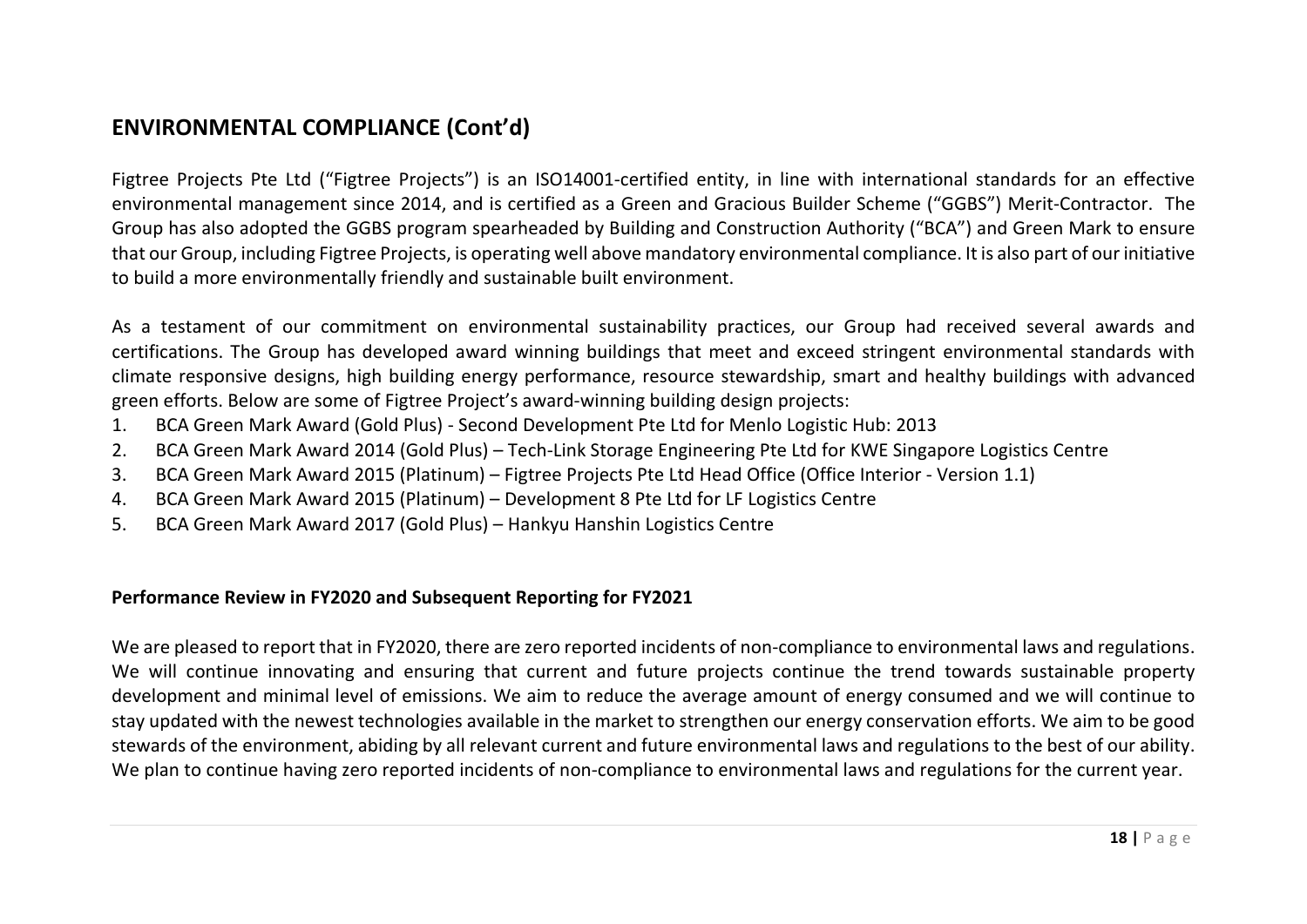### **EMPLOYMENT**

We strongly believe in investing in our employees as they are the backbone and foundation of our business. The ability to attract, retain and develop our employees by providing the opportunities and resources required by them is the key to our success. Attracting and retaining diversified talents help to bring in different ideas and perspectives into the organisation and encourage innovation and growth. Thus, employees are our key asset and is one of the factors we have identified to be significant to our sustainable growth.



We are committed to providing a conducive working environment for all our valued employees as their health and well-being is our top-most priority. We occasionally organise company events for our employees to enjoy bonding time together. When a conducive work environment is made available to our employees, they would be able to perform at their best, and by forming great relationships with their colleagues, it also helps to provide them with emotional support and well-being.

We regularly review our Human Resource policy so that we stay relevant to the fair employment practices recommended or required by the Ministry of Manpower. We are committed to providing employees opportunities to thrive, progress and reach selfactualisation. We achieve this by having a rigorous hiring process from identifying selected skill sets to comprehensive interviews ensuring that we hire capable employees, followed by transparent realisable performance targets, reviews and training programmes.

In attracting and retaining talent, we go above and beyond the Ministry of Manpower labour regulations and statutory requirements, offering comprehensive benefits and compensation packages to all full-time employees. The benefits are clearly outlined in the employee handbook and include comprehensive work injury compensation insurance, Figtree Employee Share Option scheme, and parental leave scheme.

Furthermore, we show great interest in communicating with our employees as we can better understand their concerns and expectations. We hold meetings and performance reviews with our employees for them to provide any feedback that they might have, to further improve our organisation and also for their personal growth. Through open and effective communication with our employees, we established a common understanding and promote an inclusive work environment for them.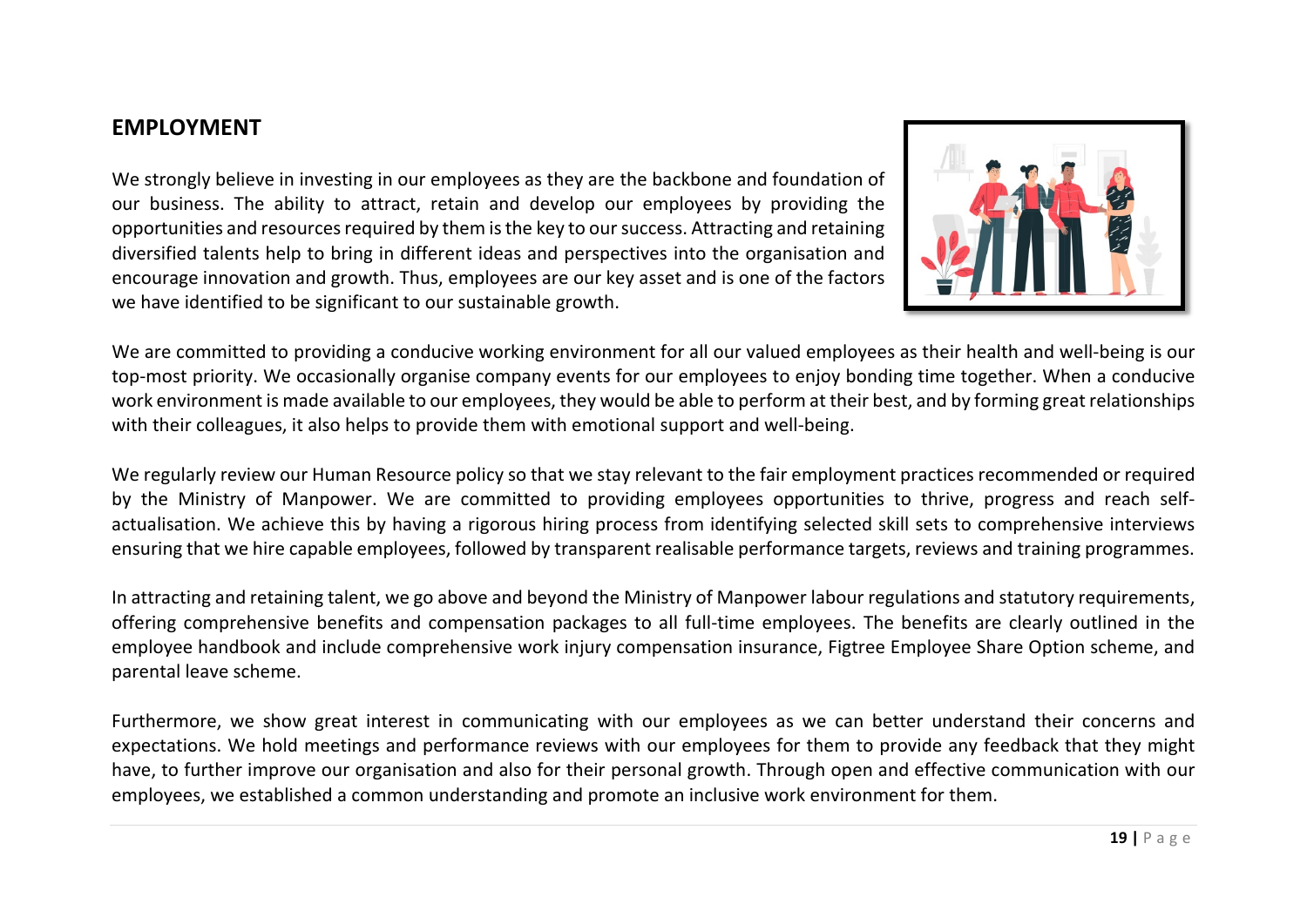### **EMPLOYMENT(Cont'd)**

We have reviewed our employee management policies such as absenteeism, sick leave, and overseas work arrangements to adhere to any prevailing advisories and guidelines. Health and travel declarations were obtained from employees who have travelled to known affected areas recently, or who have any upcoming plans to travel to. Employees were required to update any changes to their health declaration declared previously.

In view of Covid-19, we have allowed flexible work arrangements for employees to work from home where possible and staggered working hours to minimise employees' exposure to the public during peak hours. In addition, we continue to implement the prevailing safeguard measures such as regular cleaning of common spaces, demarcating safe physical distancing and mask wearing at all times. We closely monitor updated safe management measures at workplaces as announced by governmental authorities from time to time.

#### **Performance Review in FY2020**

The Covid-19 outbreak has been a challenging time for both Singapore and many countries around the world. In line with Singapore Government's introduction of various support measures such as Enhanced Wage Credit Schedule and Jobs Support Scheme, we maintained almost the same number of employees in FY2020 as compared to FY2019. Please refer to the tables below for the percentage of employees by gender, age group and employment category.

| <b>Workforce by Gender</b> | <b>FY2019</b> | <b>FY2020</b> |
|----------------------------|---------------|---------------|
| <b>Male</b>                | 20            | 19            |
| Female                     |               |               |

| <b>Workforce by Age Group</b> | <b>FY2019</b> | <b>FY2020</b> |
|-------------------------------|---------------|---------------|
| 30 and below                  |               |               |
| 31-50                         | 20            | 19            |
| 51 and above                  |               |               |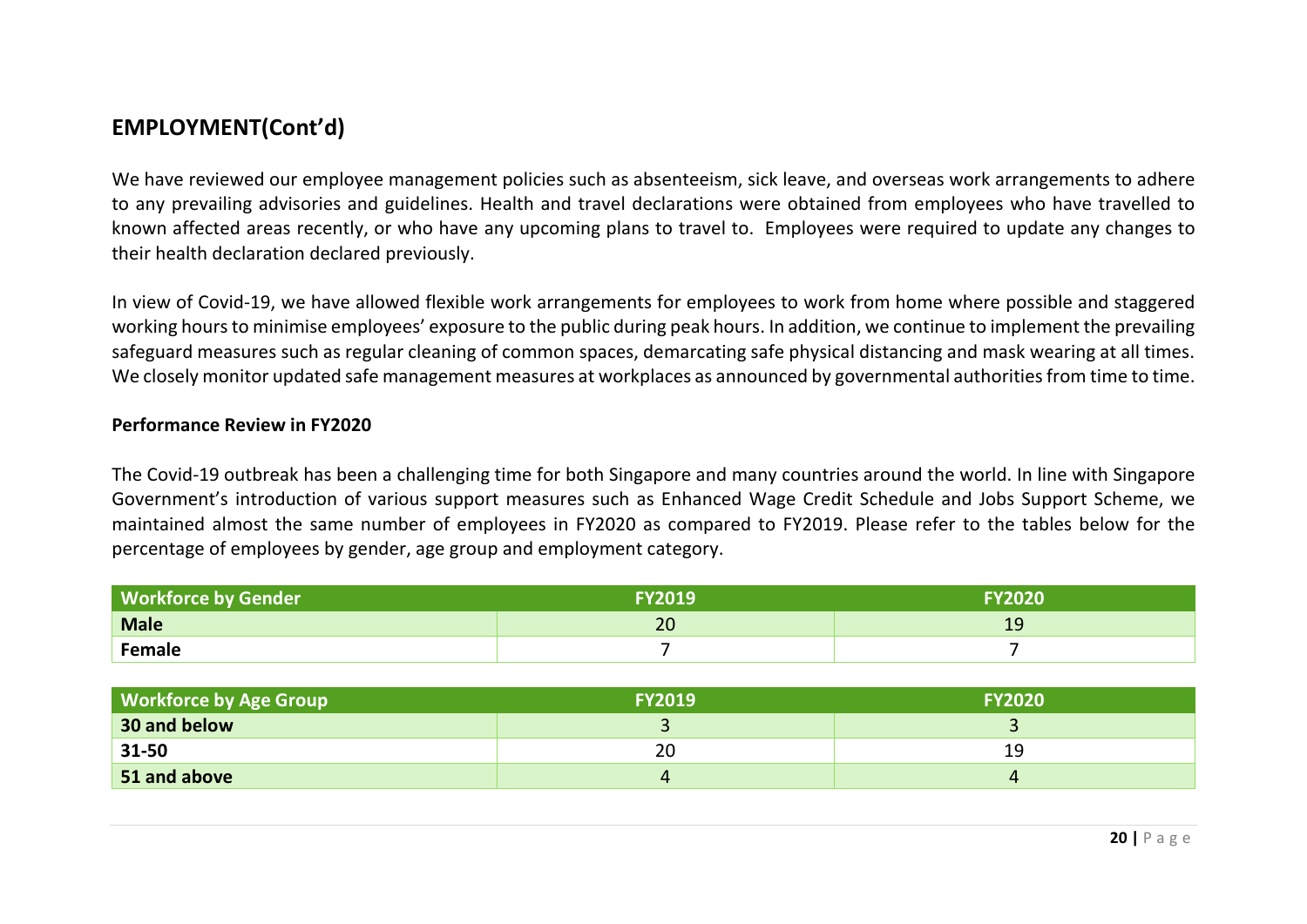## **EMPLOYMENT(Cont'd)**

|                                         | <b>FY2019</b>     |               | <b>FY2020</b> |               |
|-----------------------------------------|-------------------|---------------|---------------|---------------|
| <b>Workforce by Employment Category</b> | Male <sup>\</sup> | <b>Female</b> | <b>Male</b>   | <b>Female</b> |
| <b>Management level and above</b>       |                   |               |               |               |
| <b>Executives</b>                       |                   |               |               |               |

|                          |        | <b>FY2019</b> | <b>FY2020</b> |                          |
|--------------------------|--------|---------------|---------------|--------------------------|
| <b>Employee Turnover</b> | Male   | Female        | <b>Male</b>   | Female                   |
| <b>Singapore</b>         | 10.53% | 28.57%        | 26.32%        | $\overline{\phantom{0}}$ |

|                    |                          | <b>FY2019</b>            | <b>FY2020</b>            |                          |
|--------------------|--------------------------|--------------------------|--------------------------|--------------------------|
| New Employee Hires | <b>Male</b>              | Female                   | <b>Male</b>              | l Female <sup>l</sup>    |
| 30 and below       | $\overline{\phantom{0}}$ | $\overline{\phantom{0}}$ |                          | $\overline{\phantom{0}}$ |
| 31-50              | $\overline{\phantom{0}}$ |                          | $\overline{\phantom{0}}$ | $\overline{\phantom{0}}$ |
| 51 and above       | $\overline{\phantom{0}}$ | $\overline{\phantom{0}}$ | $\overline{\phantom{0}}$ | $\overline{\phantom{0}}$ |

| <b>Parental Leave</b>                       | <b>FY2019</b> |               | <b>FY2020</b> |               |
|---------------------------------------------|---------------|---------------|---------------|---------------|
|                                             | <b>Male</b>   | <b>Female</b> | <b>Male</b>   | <b>Female</b> |
| No. of employees entitled to parental leave |               |               |               |               |
| No. of employees that took parental leave   |               |               |               |               |
| No. of employees entitled to parental leave |               |               |               |               |
| and were still employed as at year end      |               |               |               |               |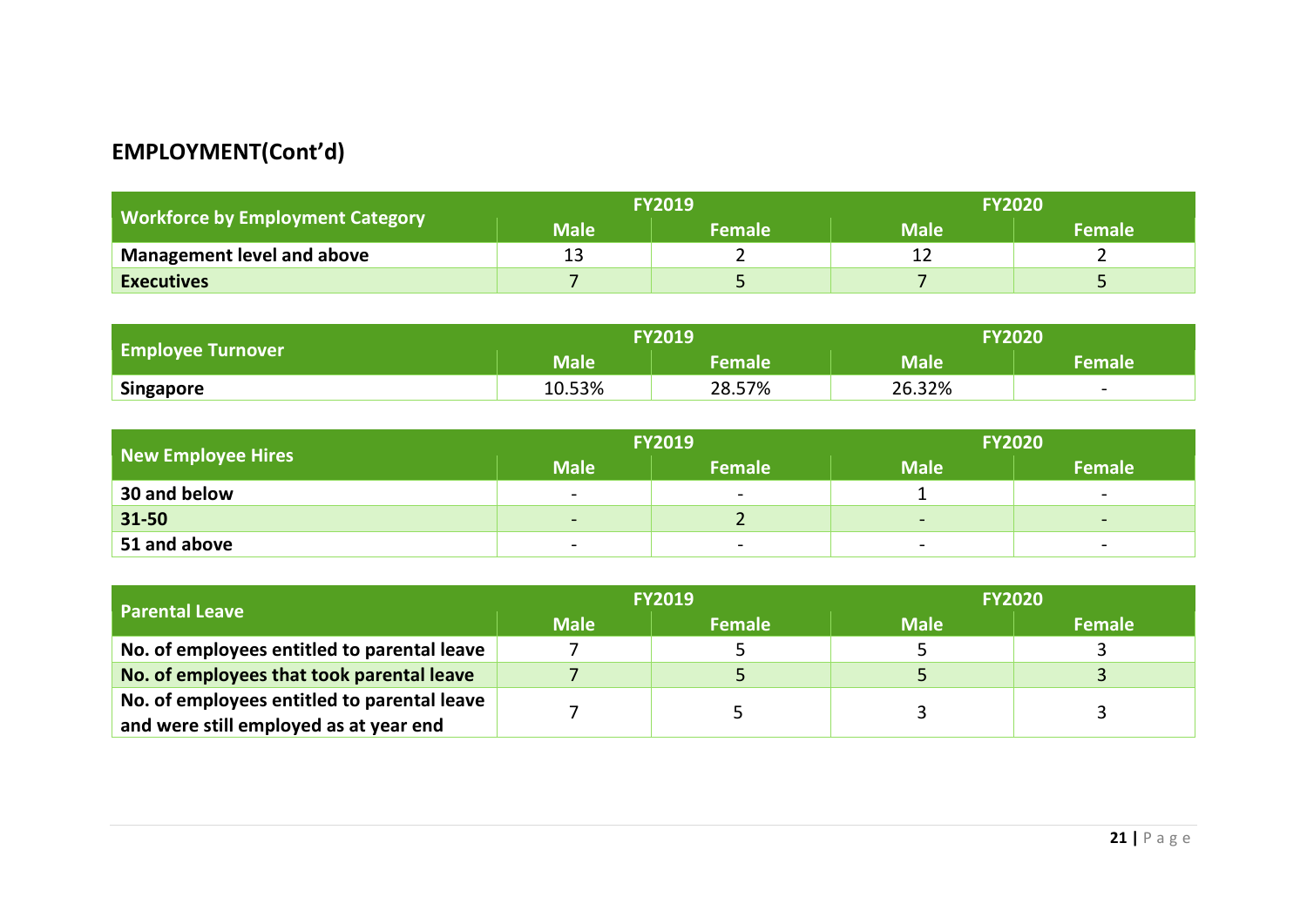#### **Subsequent Reporting for FY2021**

With the situation of Covid-19 pandemic remaining volatile at the time of reporting, we will maintain our staff retention policy and continue to keep involuntary attrition as low as possible. We are committed to continuing the practice of fair recruitment and selection process for our employees. We will seek more platforms to maintain open communication with our employees and more ventures to hold company activities, subject to safe management rules, for the improvement of our employees' health and wellbeing, and to promote work life balance.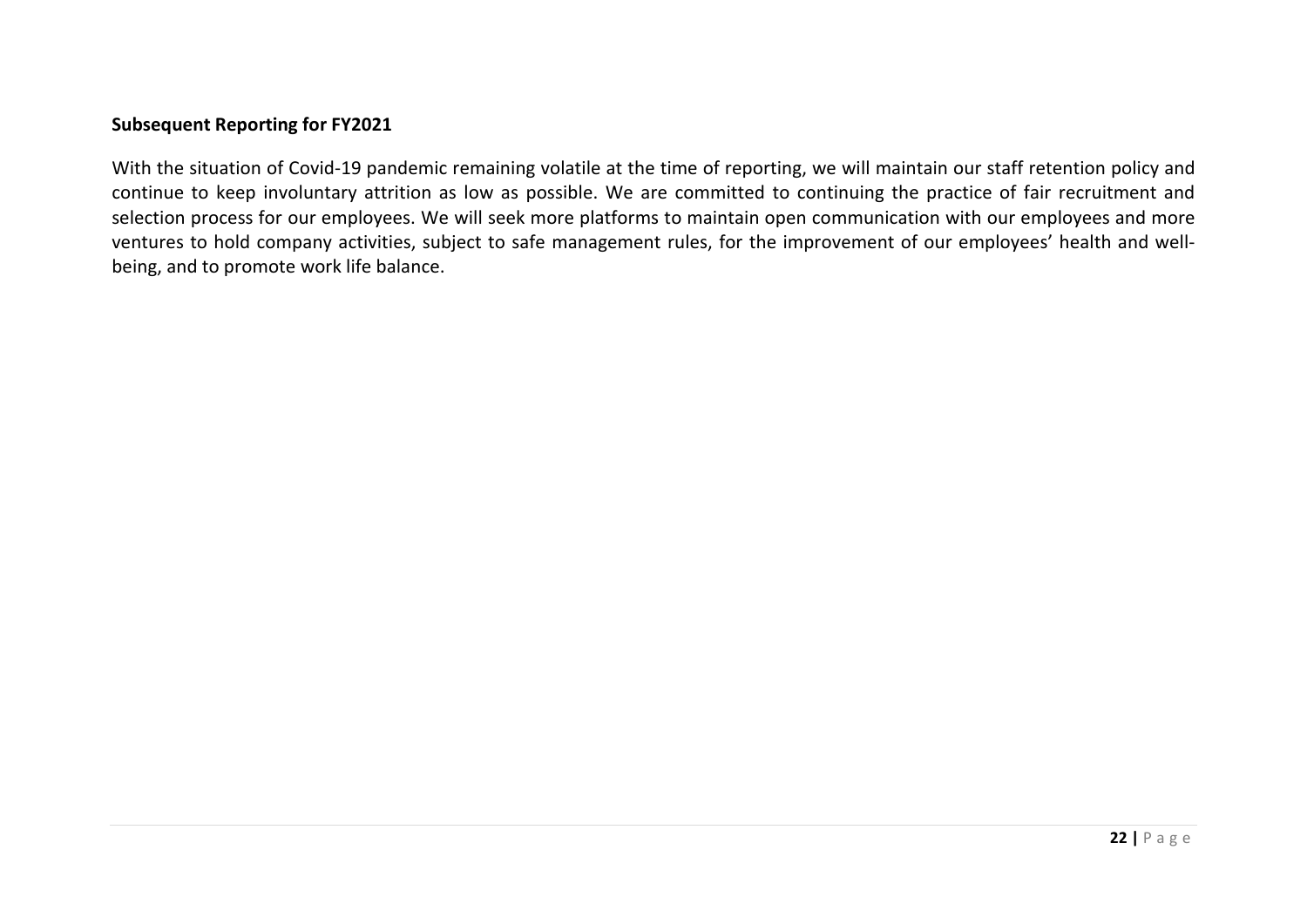### **TRAINING AND EDUCATION**

We believe in investing in our employees. Career development and employee training is crucial as it enhances productivity of all employees by equipping them with the necessary skillset to perform their duties in an ever-changing environment. It also helps in enhancing employees' work satisfaction as employees gain a sense of belonging, loyalty and self-actualisation knowing that the Company is investing in their future.



New employees are engaged in a new hire orientation session where they learn about the Group's key policies. This session also helps them to familiarise themselves with their job position and company culture. Trainings are provided to existing employees to ensure that they are kept abreast of the updates and advancesin their specific job positions. We empower our staff with skills and experience through a range of learning and development programmes coordinated by our Group's Human Resource department. We do performance appraisals for our employees to identify any knowledge or skill gap and address them thereafter through our learning and development programmes. Below are 5 notable mentions of the training and development programmes our employees attended in FY2020 that helped nurture leadership, technical and information technological skills:

| <b>Training and Development Programmes</b>                   | <b>Institutions</b>              |
|--------------------------------------------------------------|----------------------------------|
| Assess Confined Space for Safe Entry and Work                | <b>NTUC Learning Hub Pte Ltd</b> |
| Safe Management Officer                                      | <b>BCA Academy</b>               |
| <b>Waterproofing for External Wall</b>                       | <b>BCA Academy</b>               |
| Performance-based Design and Assessment with Prota Structure | Prota Software Pte Ltd           |
| <b>Managing Development Feasibility</b>                      | <b>RICS</b>                      |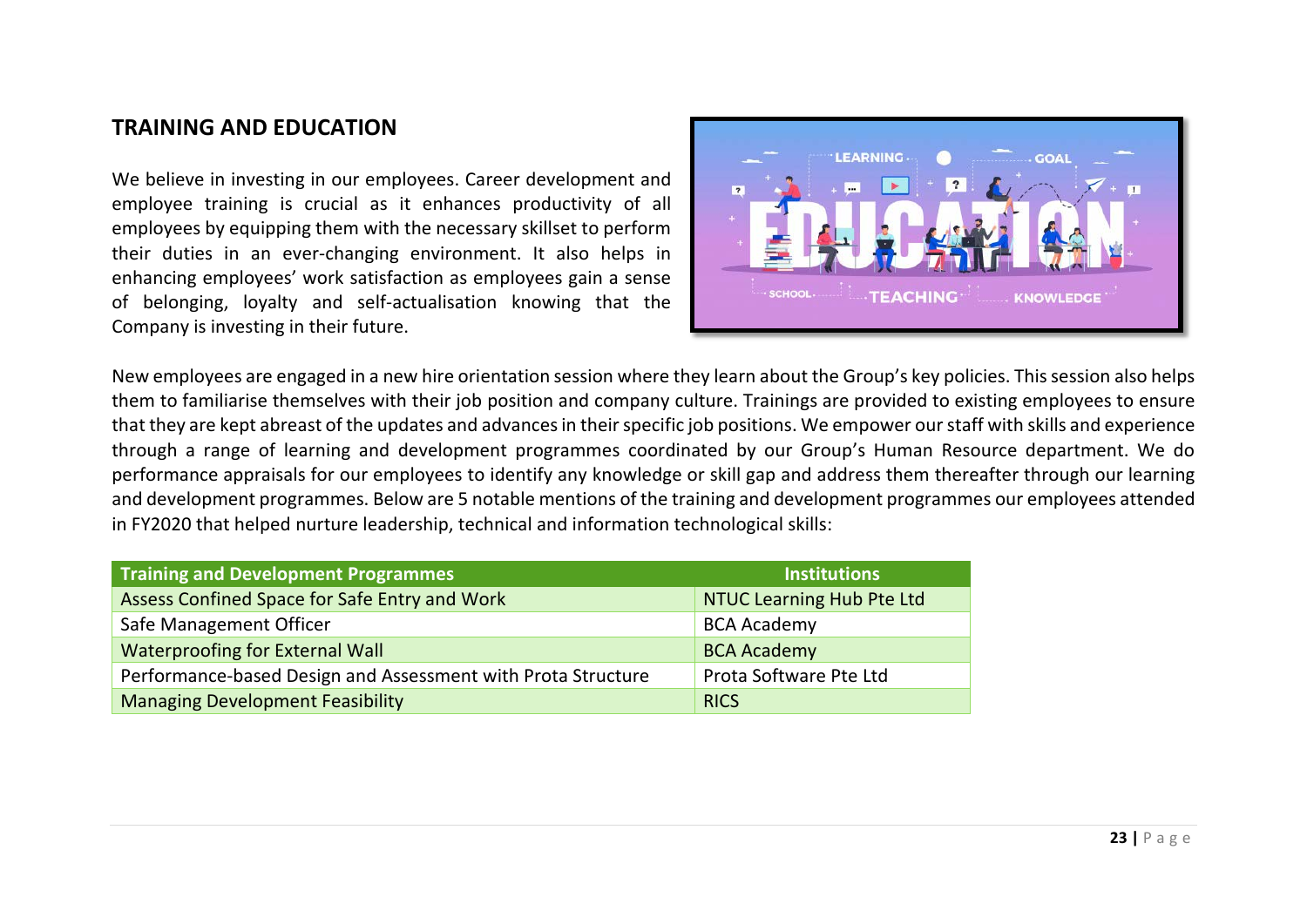### **TRAINING AND EDUCATION (Cont'd)**

#### **Performance Review in FY2020**

The table below shows the average number of training hours in FY2019 and FY2020. In view of Covid-19, training opportunities such as conferences and face-to-face training have been postponed or cancelled and as such, training hours per employee decreased in FY2020. Nevertheless, we would continue to monitor and identify new trainings relevant and beneficial to our employees.

| <b>Average Training Hours per Employee</b> | <b>FY2019</b> | <b>FY2020</b> |
|--------------------------------------------|---------------|---------------|
| <b>Male</b>                                | 22.4 hours    | 18.6 hours    |
| Female                                     | 20.3 hours    | 13.5 hours    |

#### **Subsequent Reporting for FY2021**

In response to the new norm due to Covid-19 pandemic, we aim to ensure that all employees have the opportunity to attend training and career development programmes, including conferences and webcasting which are expected to take place virtually, so as to upgrade their skills and knowledge. We also aim to maintain the current level of training hours per employee by further developing our training program through incorporating employee feedback to ensure the trainings provided are useful and engaging.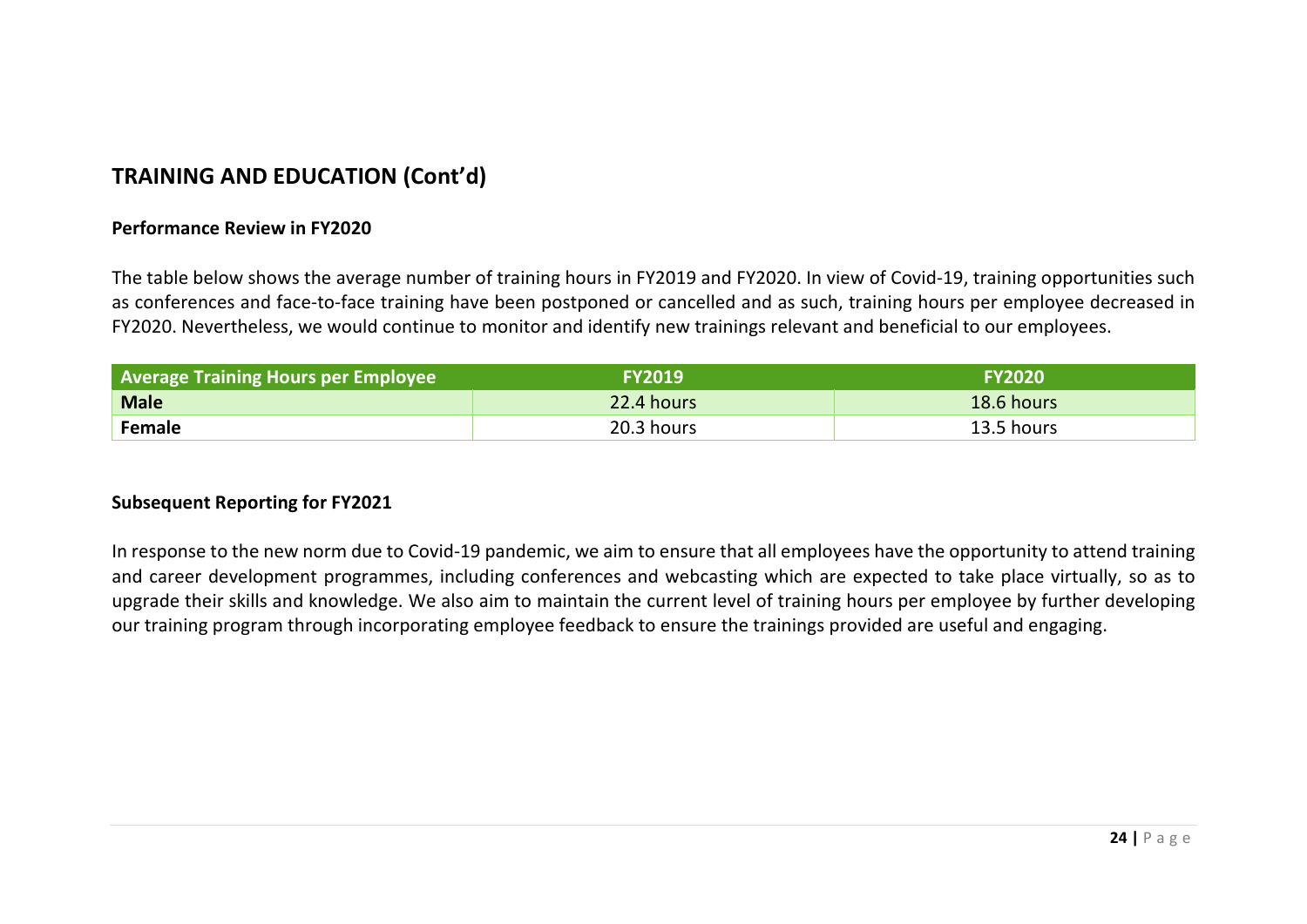# **GLOBAL REPORTING INITIATIVE (GRI) CONTENT INDEX**

| <b>GRI Standard</b>       | <b>Disclosure</b>                                                   | Page Reference and Reasons for Omission, if applicable                                       |  |  |
|---------------------------|---------------------------------------------------------------------|----------------------------------------------------------------------------------------------|--|--|
| <b>GENERAL DISCLOSURE</b> |                                                                     |                                                                                              |  |  |
| GRI 102: General          | <b>Organizational Profile</b>                                       |                                                                                              |  |  |
| Disclosures 2016          | 102-1 Name of the organisation                                      | Cover Page                                                                                   |  |  |
|                           | 102-2 Activities, brands, products, and services                    | Page 6                                                                                       |  |  |
|                           | 102-3 Location of headquarters                                      | Page 6                                                                                       |  |  |
|                           | 102-4 Location of operations                                        | Page 6                                                                                       |  |  |
|                           | 102-5 Ownership and legal form                                      | Page 6                                                                                       |  |  |
|                           | 102-6 Markets served                                                | Page 6                                                                                       |  |  |
|                           | 102-7 Scale of the organisation                                     | Pages 6, 13 and Annual Report 2020 - Financial Statements: Balance                           |  |  |
|                           | 102-8 Information on employees and other workers                    | Sheets                                                                                       |  |  |
|                           |                                                                     | Pages 19, 20 and 21                                                                          |  |  |
|                           | 102-9 Supply chain                                                  | Page 7                                                                                       |  |  |
|                           | 102-10 Significant changes to the organisation and its supply chain | N/A. There were no significant changes to the organisation and its<br>supply chain in FY2020 |  |  |
|                           | 102-11 Precautionary principle or approach                          | Page 8                                                                                       |  |  |
|                           | 102-12 External initiatives                                         | Page 7                                                                                       |  |  |
|                           | 102-13 Membership of associations                                   | Page 7                                                                                       |  |  |
|                           | <b>Strategy</b>                                                     |                                                                                              |  |  |
|                           | 102-14 Statement from senior decision maker                         | Page 2 and 3                                                                                 |  |  |
|                           | <b>Ethics and Integrity</b>                                         |                                                                                              |  |  |
|                           | 102-16 Values, principles, standards, and norms of behaviour        | Page 6                                                                                       |  |  |
|                           | Governance                                                          |                                                                                              |  |  |
|                           | 102-18 Governance structure                                         | Page 8 and Annual Report 2020 - Board of Directors                                           |  |  |
|                           | <b>Stakeholder Engagement</b>                                       |                                                                                              |  |  |
|                           | 102-40 List of stakeholder groups                                   | Pages 10 and 11                                                                              |  |  |
|                           | 102-41 Collective bargaining agreements                             | N/A. None of our employees are covered by collective bargaining<br>agreement in FY2020.      |  |  |
|                           | 102-42 Identifying and selecting stakeholders                       | Pages 10 and 11                                                                              |  |  |
|                           | 102-43 Approach to stakeholder engagement                           | Pages 10 and 11                                                                              |  |  |
|                           | 102-44 Key topics and concerns raised                               | Pages 10 and 11                                                                              |  |  |
|                           | <b>Reporting Practice</b>                                           |                                                                                              |  |  |
|                           | 102-45 Entities included in the consolidated financial statements   | Annual Report 2020 - Corporate Structure                                                     |  |  |
|                           | 102-46 Defining report content and topic boundaries                 | Page 4                                                                                       |  |  |
|                           | 102-47 List of material topics                                      | Page 12                                                                                      |  |  |
|                           | 102-48 Restatements of information                                  | N/A. There were no restatements of information.                                              |  |  |